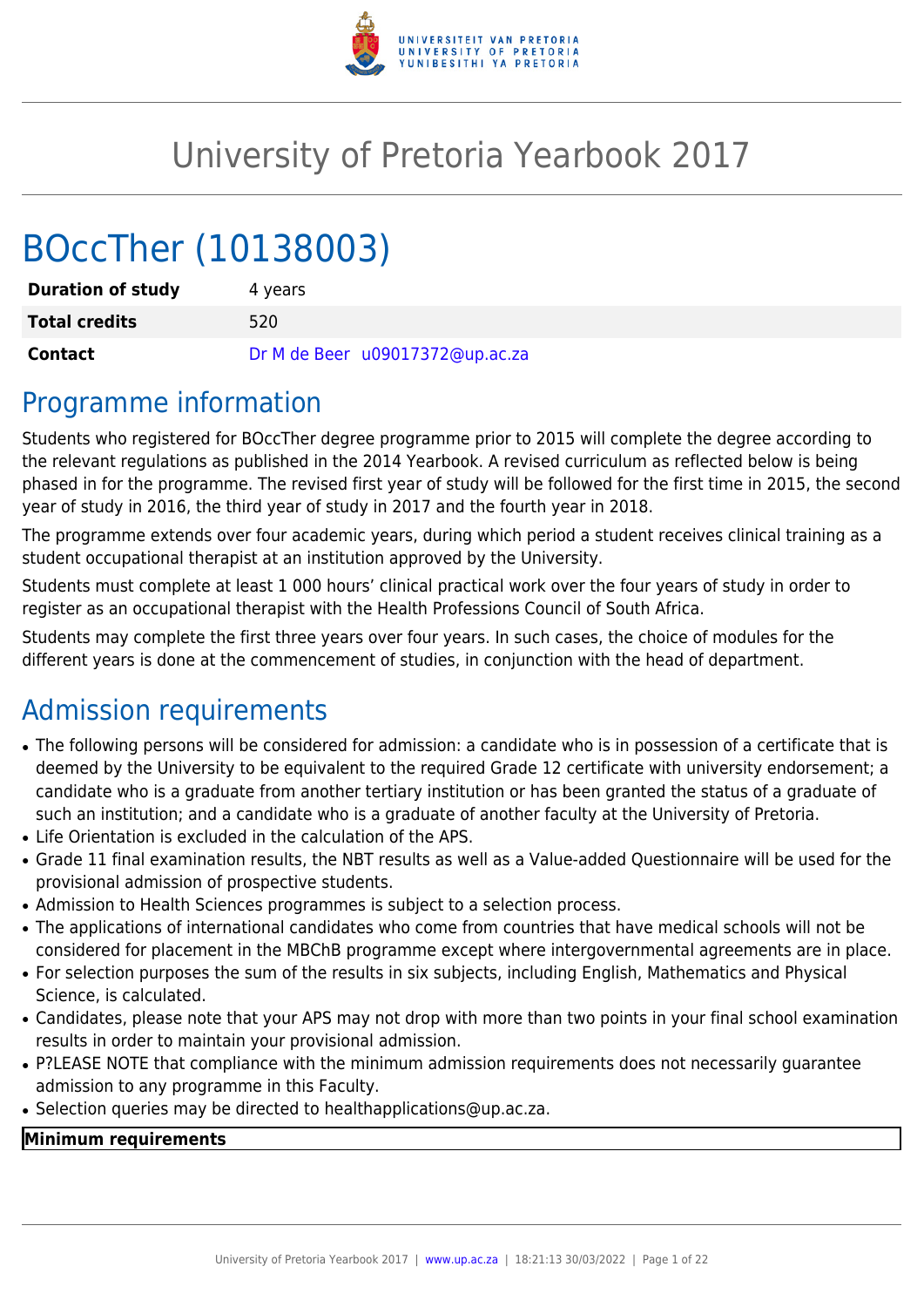

| <b>Achievement level</b> |  |  |  |             |  |  |                                                                                                             |  |             |
|--------------------------|--|--|--|-------------|--|--|-------------------------------------------------------------------------------------------------------------|--|-------------|
| English                  |  |  |  | Mathematics |  |  | <b>Physical Science</b>                                                                                     |  |             |
|                          |  |  |  |             |  |  | [NSC/IEB] HIGCSE [AS-Level ]A-Level ]NSC/IEB [HIGCSE ]AS-Level ]A-Level ]NSC/IEB [HIGCSE ]AS-Level ]A-Level |  | <b>IAPS</b> |
| 14                       |  |  |  |             |  |  |                                                                                                             |  |             |

## Additional requirements

Also consult General Regulations.

**Note**: Each student in Occupational Therapy must apply immediately after admission to the first year of study, to the Registrar of the Health Professions Council of South Africa for registration as a student in Occupational Therapy.

## Other programme-specific information

**Important**: The modules AIM 101 Academic information management and ELH 121 and 122 Academic English for Health Sciences must be completed before registration for the fourth year of study.

## **Note**:

- i. Consult the Department of Physiology regarding possible prerequisites for the modules in question.
- ii. Students who enrolled for the BOccTher degree programme prior to 2015, will complete the degree under the old curriculum.
- iii. Students who fail a year in the existing curriculum will be managed on an individual basis in the Department of Occupational Therapy.
- iv. The total credits and regulations for the old curriculum appear in the 2014 yearbook and are applicable for these students.

## Examinations and pass requirements

## **Subminimum**

In modules with a written as well as a practical and/or clinical examination, a subminimum of 40% is required in the written as well as the practical and/or clinical sections of the examination.

## **Examination after one semester**

A final-year student who has failed one module but who has passed all other modules, may be admitted to a special examination in the module in question at the end of the first semester of the subsequent year, after satisfactory attendance at lectures and clinical work during the first semester.

- In accordance with the stipulations of the General Regulations, no minimum year or semester mark is needed for admission to the examination, and all registered students are admitted to the examination automatically.
- The final mark for a specific module in Nursing Science, Physiotherapy, Radiography, Occupational Therapy and Human Nutrition (at least 50% is required to pass) is calculated from the examination mark as well as the mark compiled from the evaluation of a student during continuous, objective and controlled assessment opportunities during the course of the quarter/semester/year. At least one formal assessment per module is set as the minimum norm, and students will be exposed on a continuous and regular basis to self-directed assignments in order to promote reflective learning.
- In the case of modules with practical components, students are required to also comply with the applicable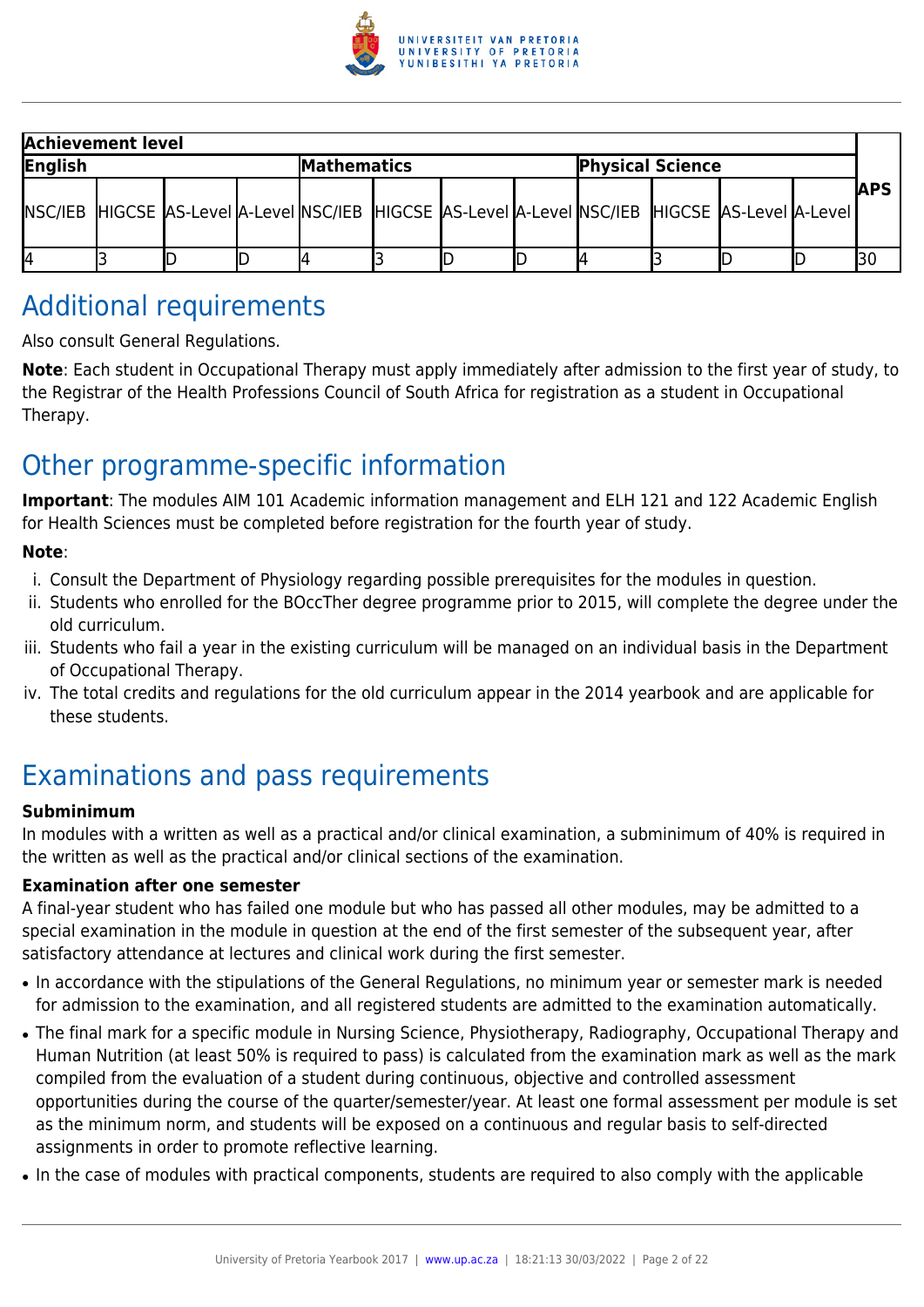

attendance requirements with regard to acquiring practical skills before a pass mark can be obtained for the module.

- There are two main examination opportunities per annum, the first and second examination. In respect of firstsemester modules, the first examination opportunity is in May/June and the second examination opportunity in July. In respect of second-semester modules, the first examination opportunity is in October/ November and the second examination opportunity in November/December of the same year. Where students need to work additional clinical hours to be allowed to do a second examination, the Head of Department will determine the second examination opportunity.
- Only two examination opportunities per module are allowed. If a student fails a module at the second examination opportunity, the module must be repeated.
- A second examination opportunity in a module is granted to students in the following cases:
	- If a student obtains a final mark of less than 50% in the relevant module at the first examination opportunity and thus fails.
	- If a student does not obtain the subminimum in the examination, as required for a specific module.

- If a student does not sit the examination in a module at the first examination opportunity due to illness or extraordinary circumstances.

- Students intending to sit the second examination due to the reasons mentioned above, must register for the second examination opportunity 24 hours after the results have been made public.
- If a student fails a module at the first examination opportunity, the examination mark obtained in the relevant module at the second examination opportunity will be calculated as the final mark. The marks obtained with continuous evaluation during the course of the quarter/semester/year will not be taken into calculation. If the student passes the module at the second examination opportunity, a maximum of 50% is awarded as a pass mark to the module in question.
- If a student could not sit the examination in a module at the first examination opportunity due to illness or extraordinary circumstances, the continuous evaluation mark, together with the examination mark obtained in the module in question at the second examination opportunity, will be calculated as the final mark obtained in the module.
- The School of Healthcare Sciences applies the General Regulations, according to which a student requiring a limited number of modules to complete his or her degree, may in terms of faculty regulations, be admitted to a special examination in the modules in question.

## Promotion to next study year

Students in the first year of study who do not qualify for admission to the second year of study are automatically subjected to selection again.

- A student must pass in all the prescribed core modules of a specific year of study to be promoted to a subsequent year of study. A student can only be promoted to a subsequent year of study if the student has not failed more than two fundamental modules of seven weeks each per semester or one module of 14 weeks per semester. A non-negotiable prerequisite for admission to the final year of study is pass marks in all the core and fundamental modules of the preceding years of study. Refer to the programmes for fundamental modules in each discipline.
- A pass mark refers to a final mark of at least 50%.
- Modules with practical and clinical training credits cannot be passed unless all the prescribed clinical hours and practical activities have been completed to the satisfaction of the head of department.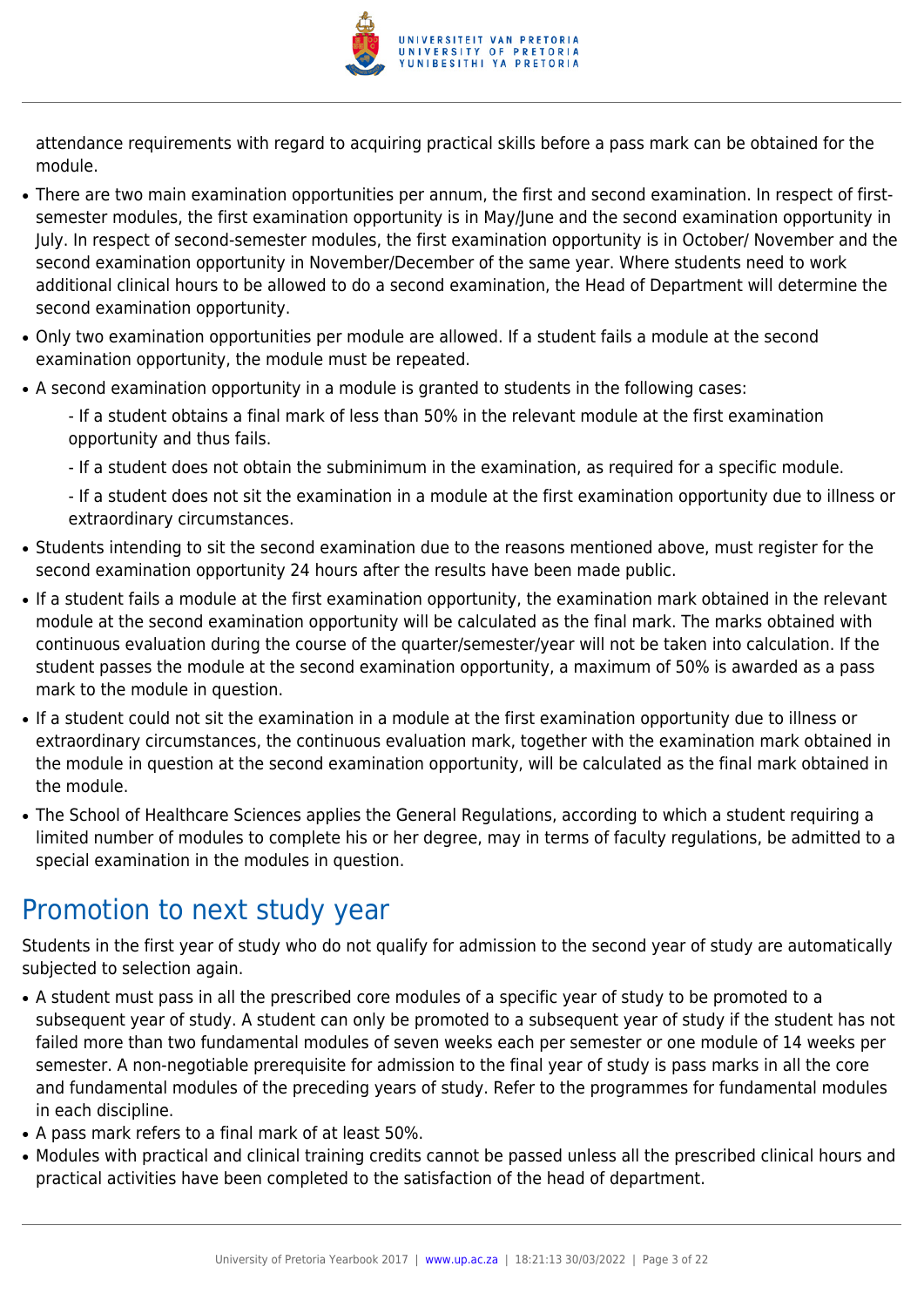

- The Chairperson of the examination moderating meeting may, after assessing the student's total profile, grant special approval to be promoted to the next year of study.
- The exception is the Department of Human Nutrition, where the regulations as applicable in the Faculty of Natural and Agricultural Sciences regarding the modules presented by that Faculty, are relevant.
- Modules can only be taken in advance or repeated if it can be accommodated in the existing examination timetable.
- A student who must repeat a year of study may, with the approval of the Chairperson of the examination moderating meeting and the head of department concerned, be allowed to take fundamental modules of the subsequent year, if he/she complies with all the prerequisites for the relevant modules. No adjustment to existing timetables will be allowed.

The following fundamental modules are relevant:

- Department of Nursing Science: SLK 110, 120; FSG 251,252
- Department of Physiotherapy: SOH 254; FSG 251, 252, 261, 262; SLK 210, ANP 210; GMB 252, 253, 254; FAR 381, 382
- Department of Occupational Therapy: ZUL 110; SEP 110; SLK 210, 220; FSG 251, 252, 261, 262; ANP 210; RPD 481, GNK 286
- Department of Human Nutrition: FLG 211, 212, 221, 222; BCM 251, 252, 261, 262; FAR 381, 382, VDS 322; VDB 321
- Department of Radiography: FSG 251, 252, 262; GNK 286; ANP 210.

## Pass with distinction

The BOccTher degree is conferred with distinction on a student who has obtained an average of at least 75% in the core modules in the final year of study.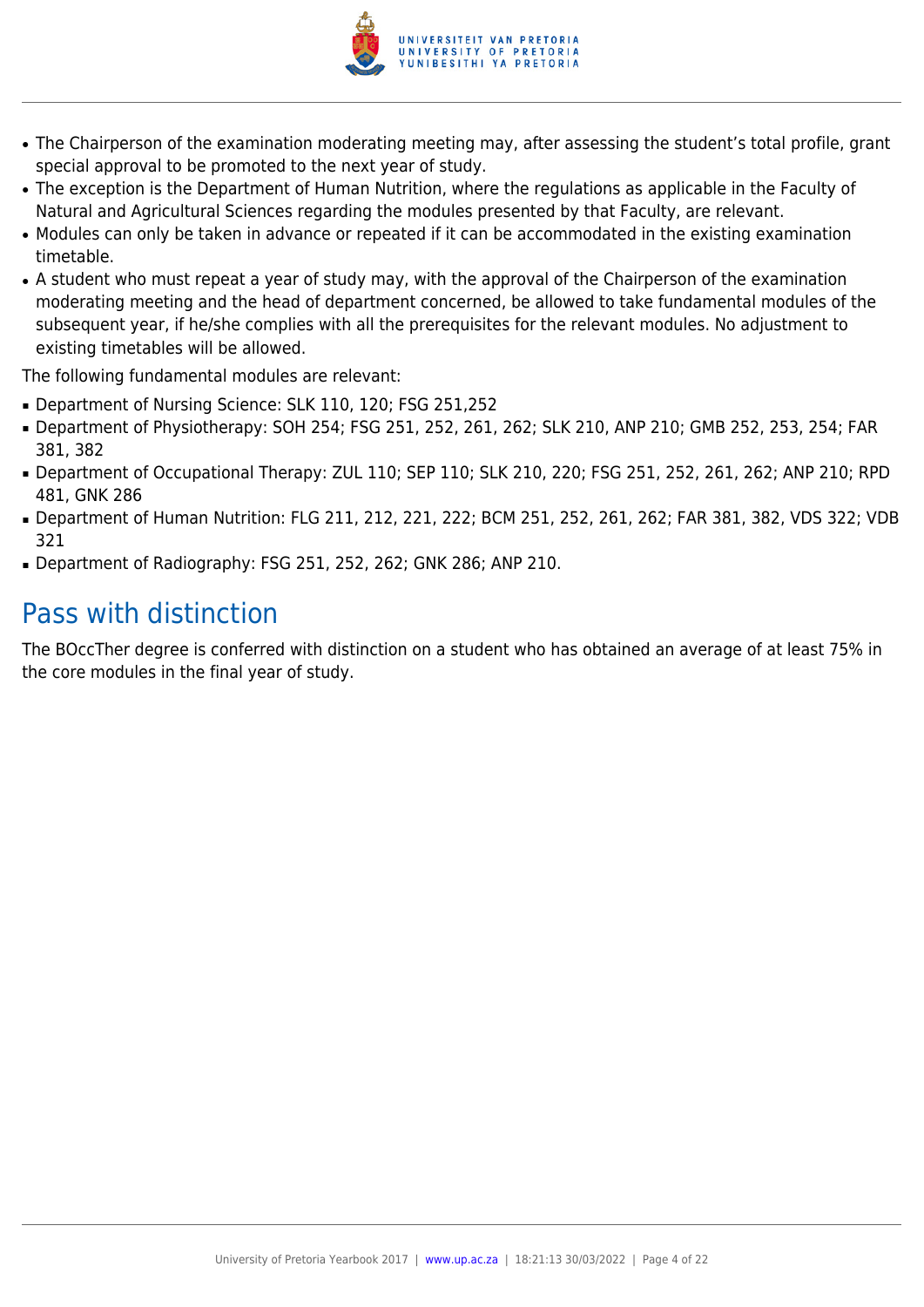

## Curriculum: Year 1

## **Minimum credits: 151**

Choose between Sepedi SEP 110 and Zulu ZUL 110

## **Fundamental modules**

## **Introduction to anatomy 151 (ANA 151)**

| <b>Module credits</b>         | 6.00                                                                   |
|-------------------------------|------------------------------------------------------------------------|
| <b>Prerequisites</b>          | No prerequisites.                                                      |
| <b>Contact time</b>           | 1 practical per week, 3 lectures per week, 1 discussion class per week |
| Language of tuition           | Module is presented in English                                         |
| <b>Academic organisation</b>  | Anatomy                                                                |
| <b>Period of presentation</b> | Quarter 1                                                              |

### **Module content**

A systematic approach to Anatomy, including general terminology, embryology and osteology, with the use of wet specimens. Introductory histology includes cytology, the nucleus and cell division, epithelial tissue, general connective tissue, cartilage and bone.

## **Anatomy of the limbs 152 (ANA 152)**

| <b>Module credits</b>         | 6.00                                                                   |
|-------------------------------|------------------------------------------------------------------------|
| <b>Prerequisites</b>          | No prerequisites.                                                      |
| <b>Contact time</b>           | 1 practical per week, 3 lectures per week, 1 discussion class per week |
| <b>Language of tuition</b>    | Module is presented in English                                         |
| <b>Academic organisation</b>  | Anatomy                                                                |
| <b>Period of presentation</b> | Quarter 2                                                              |

## **Module content**

Anatomy of the appendicular skeleton

A systematic approach to the Anatomy of the muscles, blood vessels, nerve supply, lymph drainage and joints of the upper and lower limbs, as well as surface anatomy, with the use of wet specimens. Introductory histology includes muscle tissue, nerve tissue, and blood and haemopoietic tissue.

## **Anatomy of the torso 161 (ANA 161)**

| <b>Module credits</b>        | 6.00                                                                   |
|------------------------------|------------------------------------------------------------------------|
| <b>Prerequisites</b>         | No prerequisites.                                                      |
| <b>Contact time</b>          | 1 discussion class per week, 3 lectures per week, 1 practical per week |
| <b>Language of tuition</b>   | Module is presented in English                                         |
| <b>Academic organisation</b> | Anatomy                                                                |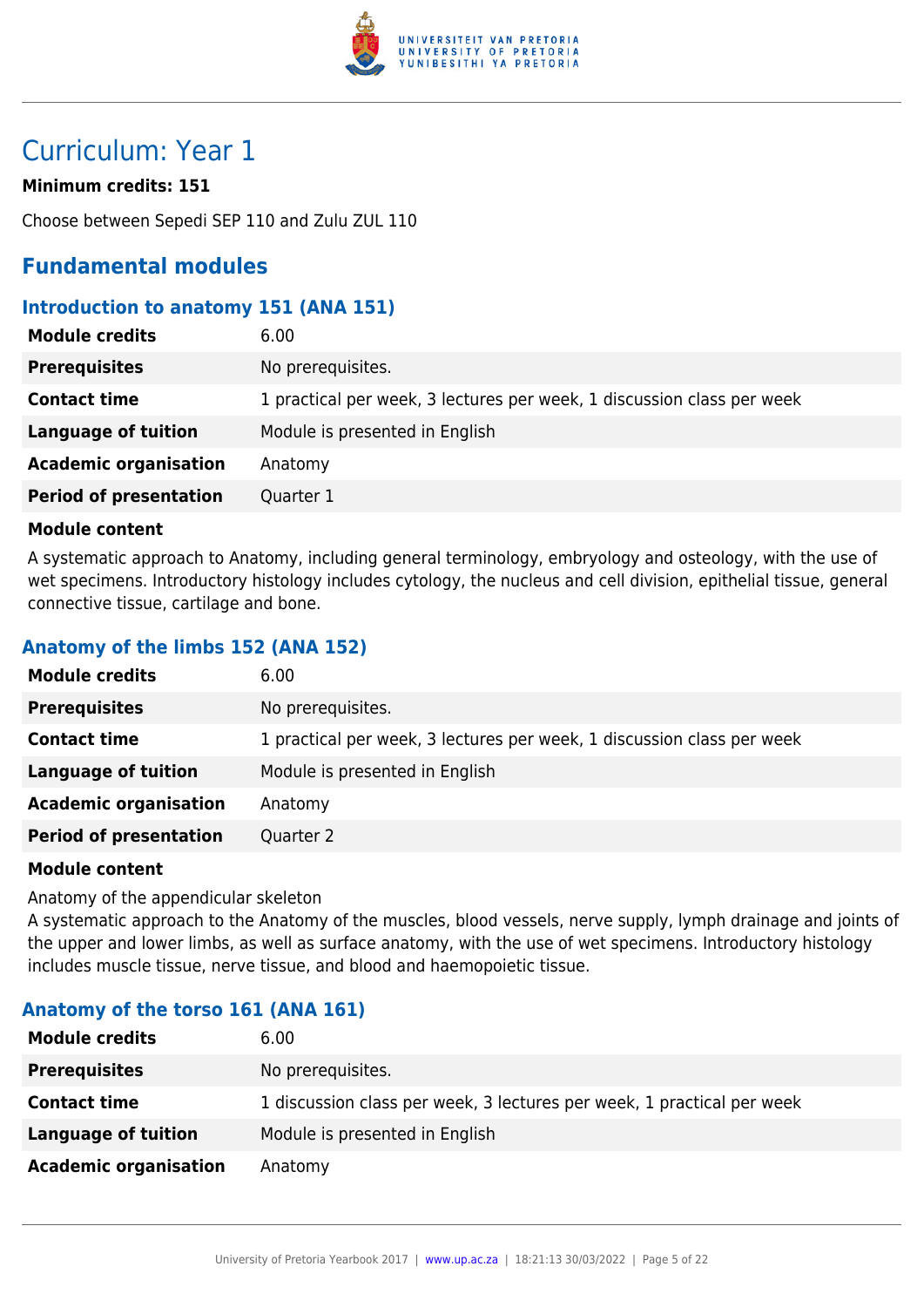

### **Period of presentation** Quarter 3

#### **Module content**

A systematic approach to the anatomy of the thorax and its contents, the abdomen and its contents and the pelvis and its contents (organs, vascular systems, nerve supply, lymph drainage, muscles and joints), as well as surface anatomy, with the use of wet specimens. Introductory histology includes the histology of the lungs, liver and kidneys.

## **Anatomy of the head and neck 162 (ANA 162)**

| <b>Module credits</b>         | 6.00                                                                   |
|-------------------------------|------------------------------------------------------------------------|
| <b>Prerequisites</b>          | No prerequisites.                                                      |
| <b>Contact time</b>           | 3 lectures per week, 1 practical per week, 1 discussion class per week |
| <b>Language of tuition</b>    | Module is presented in English                                         |
| <b>Academic organisation</b>  | Anatomy                                                                |
| <b>Period of presentation</b> | Quarter 4                                                              |
|                               |                                                                        |

## **Module content**

Anatomy of the head and neck, and neuroanatomy

A systematic approach to the anatomy of the head and neck regions, the senses and the central and peripheral nervous system (cranial nerves, autonomic nervous system), as well as surface anatomy, with the use of wet specimens.

## **Physiology 161 (FSG 161)**

| <b>Module credits</b>         | 12.00                                      |
|-------------------------------|--------------------------------------------|
| <b>Prerequisites</b>          | No prerequisites.                          |
| <b>Contact time</b>           | 4 lectures per week, 1 practical per week  |
| Language of tuition           | Afrikaans and English is used in one class |
| <b>Academic organisation</b>  | Physiology                                 |
| <b>Period of presentation</b> | Quarter 3                                  |
|                               |                                            |

#### **Module content**

Introduction to physiological principles; neurophysiology, and muscle physiology.

## **Physiology 162 (FSG 162)**

| <b>Module credits</b>         | 12.00                                      |
|-------------------------------|--------------------------------------------|
| <b>Prerequisites</b>          | No prerequisites.                          |
| <b>Contact time</b>           | 4 lectures per week, 1 practical per week  |
| Language of tuition           | Afrikaans and English is used in one class |
| <b>Academic organisation</b>  | Physiology                                 |
| <b>Period of presentation</b> | Quarter 4                                  |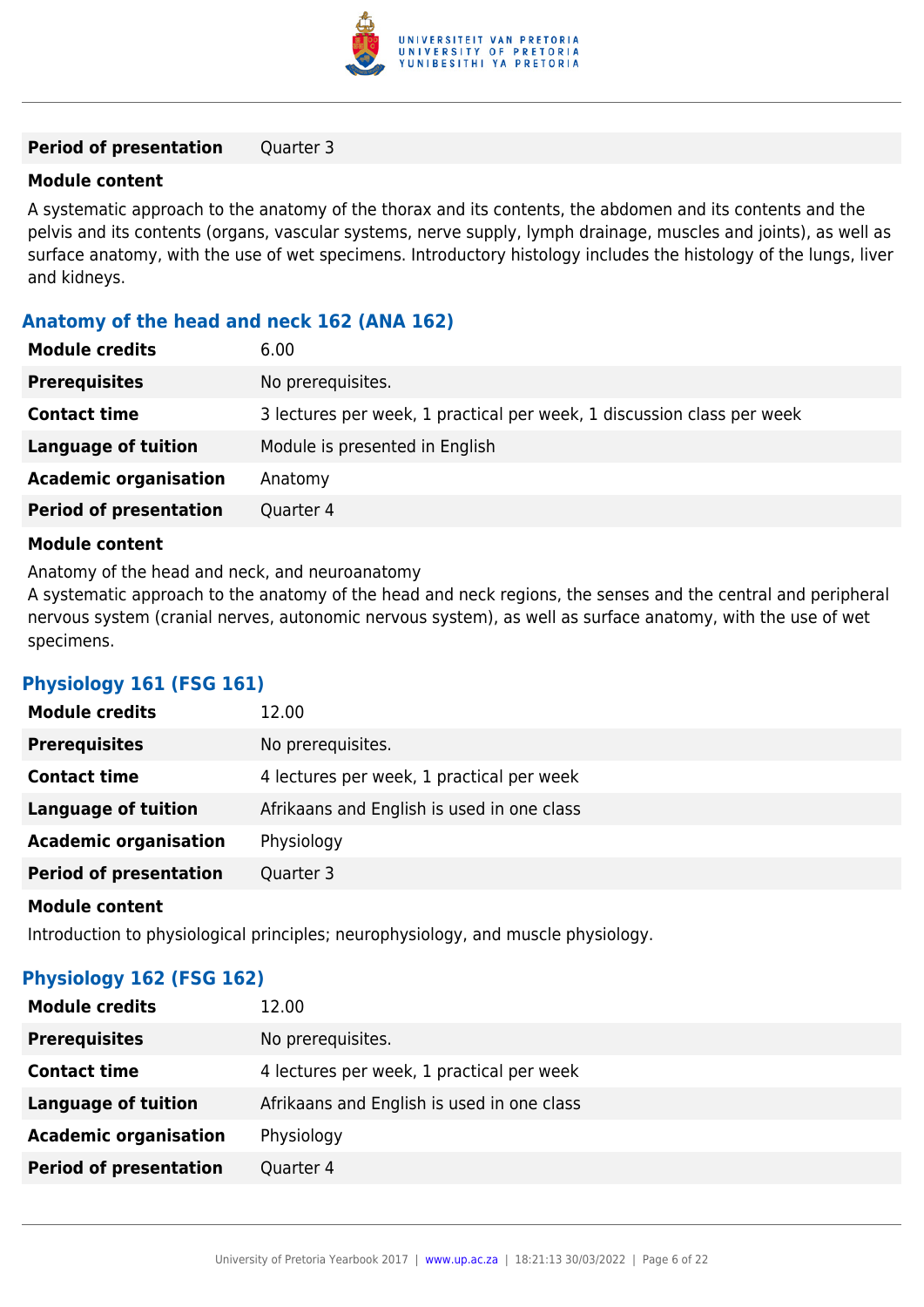

Body fluids; haematology; cardiovascular physiology, lymphatic system, and body defence mechanisms.

## **Basic emergency care 286 (GNK 286)**

| <b>Module credits</b>         | 5.00                                                                                                                                                                                    |
|-------------------------------|-----------------------------------------------------------------------------------------------------------------------------------------------------------------------------------------|
| <b>Prerequisites</b>          | CMY 151, FIL 155, MGW 112, MLB 111, PHY 131, MTL 180, GNK 120, BOK 121, GNK<br>127, GNK 128, CIL 111 and 121 or AIM 101 or AIM 111 and 121 EOT 110 and 120 or<br><b>ELH 111 and 112</b> |
| <b>Contact time</b>           | 8 practicals per week, 1 other contact session per week                                                                                                                                 |
| <b>Language of tuition</b>    | Separate classes for Afrikaans and English                                                                                                                                              |
| <b>Academic organisation</b>  | Health Sciences Dean's Office                                                                                                                                                           |
| <b>Period of presentation</b> | Semester 1 and/or 2                                                                                                                                                                     |
| .                             |                                                                                                                                                                                         |

**Module content**

Theory and practical training in basic emergency care.

## **Medical terminology 180 (MTL 180)**

| <b>Module credits</b>         | 12.00                                                                                                                            |
|-------------------------------|----------------------------------------------------------------------------------------------------------------------------------|
| <b>Service modules</b>        | <b>Faculty of Health Sciences</b><br><b>Faculty of Natural and Agricultural Sciences</b><br><b>Faculty of Veterinary Science</b> |
| <b>Prerequisites</b>          | No prerequisites.                                                                                                                |
| <b>Contact time</b>           | 2 lectures per week                                                                                                              |
| <b>Language of tuition</b>    | Afrikaans and English is used in one class                                                                                       |
| <b>Academic organisation</b>  | Ancient Languages and Cultures                                                                                                   |
| <b>Period of presentation</b> | Semester 1 and Semester 2                                                                                                        |

#### **Module content**

The acquisition of a basic medical orientated vocabulary compiled from Latin and Greek stem forms combined with prefixes and suffixes derived from those languages. The manner in which the meanings of medical terms can be determined by analysing the terms into their recognisable meaningful constituent parts, is taught and exercised. The functional use of medical terms in context as practical outcome of terminological application is continually attended to.

## **Sepedi for beginners 110 (SEP 110)**

| <b>Module credits</b>  | 12.00                                                            |
|------------------------|------------------------------------------------------------------|
| <b>Service modules</b> | <b>Faculty of Education</b><br><b>Faculty of Health Sciences</b> |
| <b>Prerequisites</b>   | No prerequisites.                                                |
| <b>Contact time</b>    | 2 lectures per week, 1 discussion class per week                 |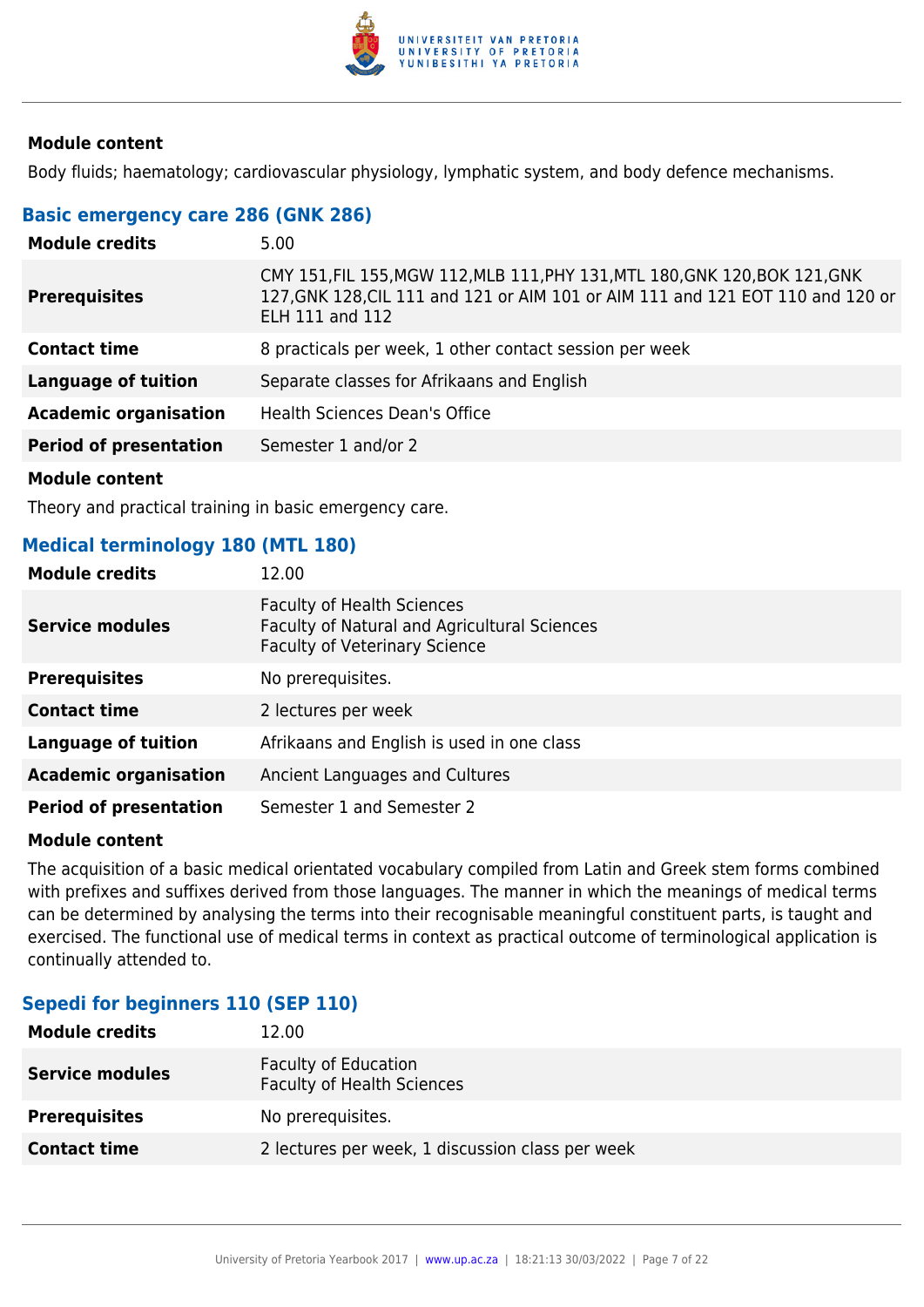

| Language of tuition           | Afrikaans and English is used in one class |
|-------------------------------|--------------------------------------------|
| <b>Academic organisation</b>  | African Languages                          |
| <b>Period of presentation</b> | Semester 1 and Semester 2                  |

\*For absolute beginners only.

\*Only students from the School of Healthcare Sciences may take this module during semester 2. All other students must take this module during semester 1. Also note that students from the School of Healthcare Sciences, who already possess the language skills taught in this module, may write an exemption examination. The acquisition of basic Sepedi communicative skills with emphasis on everyday expressions and suitable high frequency vocabulary, within specific social situations.

## **Psychology 110 (SLK 110)**

| <b>Module credits</b>         | 12.00                                                                                                                                                                                           |
|-------------------------------|-------------------------------------------------------------------------------------------------------------------------------------------------------------------------------------------------|
| <b>Service modules</b>        | Faculty of Engineering, Built Environment and Information Technology<br><b>Faculty of Education</b><br><b>Faculty of Health Sciences</b><br><b>Faculty of Natural and Agricultural Sciences</b> |
| <b>Prerequisites</b>          | No prerequisites.                                                                                                                                                                               |
| <b>Contact time</b>           | 2 discussion classes per week, 2 lectures per week                                                                                                                                              |
| <b>Language of tuition</b>    | Separate classes for Afrikaans and English                                                                                                                                                      |
| <b>Academic organisation</b>  | Psychology                                                                                                                                                                                      |
| <b>Period of presentation</b> | Semester 1                                                                                                                                                                                      |

#### **Module content**

This module is a general orientation to Psychology. An introduction is given to various theoretical approaches in Psychology, and the development of Psychology as a science is discussed. Selected themes from everyday life are explored and integrated with psychological principles. This module focuses on major personality theories. An introduction is given to various paradigmatic approaches in Psychology.

## **Psychology 120 (SLK 120)**

| <b>Module credits</b>         | 12.00                                                                                                                                                                                    |
|-------------------------------|------------------------------------------------------------------------------------------------------------------------------------------------------------------------------------------|
| <b>Service modules</b>        | Faculty of Engineering, Built Environment and Information Technology<br><b>Faculty of Education</b><br><b>Faculty of Health Sciences</b><br>Faculty of Natural and Agricultural Sciences |
| <b>Prerequisites</b>          | No prerequisites.                                                                                                                                                                        |
| <b>Contact time</b>           | 2 lectures per week, 2 discussion classes per week                                                                                                                                       |
| <b>Language of tuition</b>    | Separate classes for Afrikaans and English                                                                                                                                               |
| <b>Academic organisation</b>  | Psychology                                                                                                                                                                               |
| <b>Period of presentation</b> | Semester 2                                                                                                                                                                               |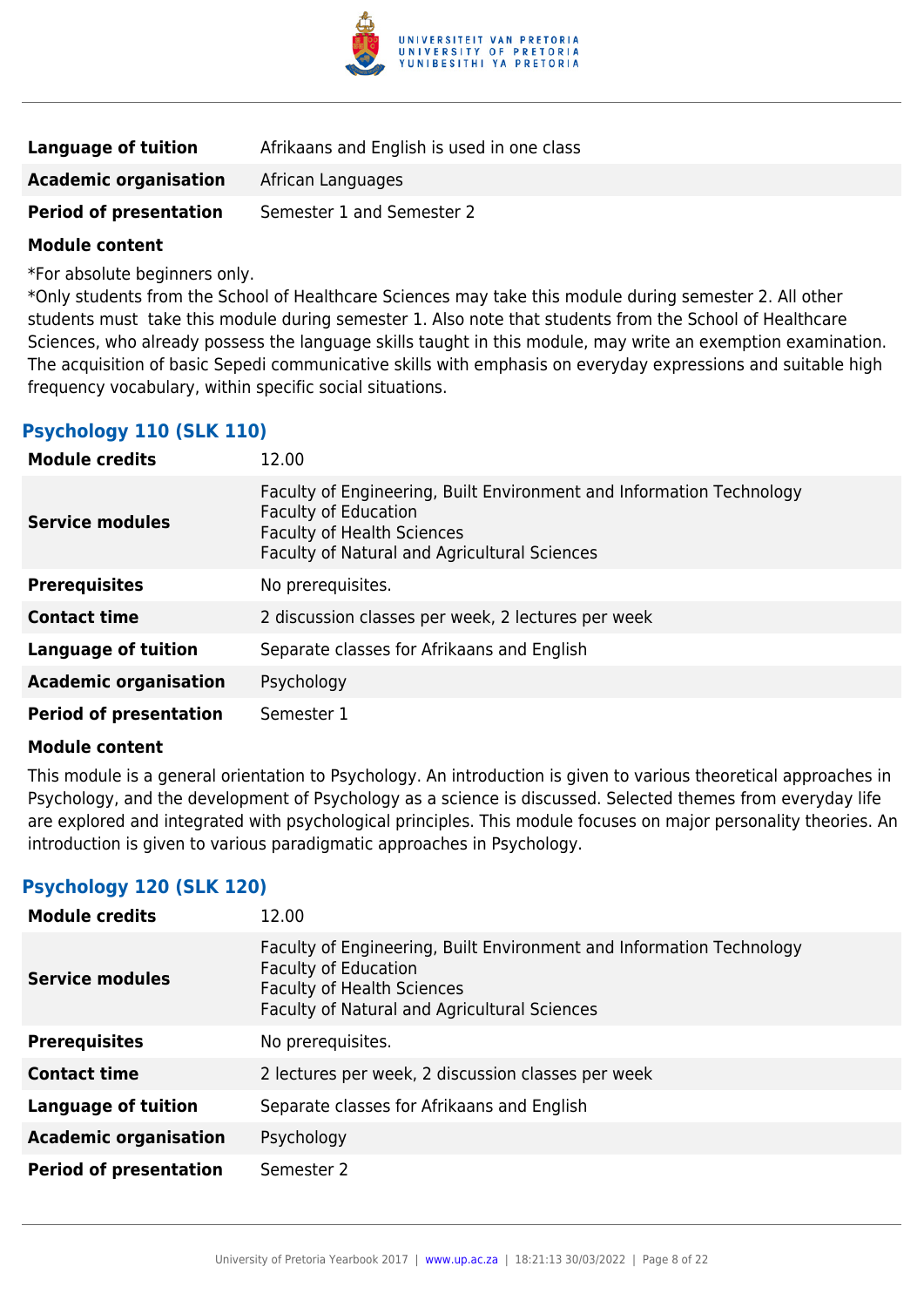

This module introduces the student to a basic knowledge and understanding of the biological basis of human behaviour. The module addresses the key concepts and terminology related to the biological subsystem, the rules and principles guiding biological psychology, and identification of the interrelatedness of different biological systems and subsystems. In this module various cognitive processes are studied, including perception, memory, thinking, intelligence and creativity. Illustrations are given of various thinking processes, such as problem solving, critical, analytic and integrative thinking.

## **isiZulu for beginners 110 (ZUL 110)**

| <b>Module credits</b>         | 12.00                                                            |
|-------------------------------|------------------------------------------------------------------|
| <b>Service modules</b>        | <b>Faculty of Education</b><br><b>Faculty of Health Sciences</b> |
| <b>Prerequisites</b>          | No prerequisites.                                                |
| <b>Contact time</b>           | 1 discussion class per week, 2 lectures per week                 |
| <b>Language of tuition</b>    | Afrikaans and English is used in one class                       |
| <b>Academic organisation</b>  | African Languages                                                |
| <b>Period of presentation</b> | Semester 1 and Semester 2                                        |

### **Module content**

\*For absolute beginners only

\*Only students from the School of Healthcare Sciences may take this module during semester 2. All other students must take this module during semester 1. Students from the School of Healthcare Sciences, who already possess the language skills taught in this module, may write an exemption examination. The acquisition of basic isiZulu communicative skills with emphasis on everyday expressions and suitable high frequency vocabulary, within specific situations.

## **Academic information management 101 (AIM 101)**

| <b>Module credits</b>         | 6.00                                                                                                                                                                                                                                                                                                                                                     |
|-------------------------------|----------------------------------------------------------------------------------------------------------------------------------------------------------------------------------------------------------------------------------------------------------------------------------------------------------------------------------------------------------|
| <b>Service modules</b>        | Faculty of Engineering, Built Environment and Information Technology<br><b>Faculty of Education</b><br>Faculty of Economic and Management Sciences<br><b>Faculty of Humanities</b><br>Faculty of Law<br><b>Faculty of Health Sciences</b><br>Faculty of Natural and Agricultural Sciences<br>Faculty of Theology<br><b>Faculty of Veterinary Science</b> |
| <b>Prerequisites</b>          | No prerequisites.                                                                                                                                                                                                                                                                                                                                        |
| <b>Contact time</b>           | 2 lectures per week                                                                                                                                                                                                                                                                                                                                      |
| <b>Language of tuition</b>    | Separate classes for Afrikaans and English                                                                                                                                                                                                                                                                                                               |
| <b>Academic organisation</b>  | <b>Information Science</b>                                                                                                                                                                                                                                                                                                                               |
| <b>Period of presentation</b> | Semester 1                                                                                                                                                                                                                                                                                                                                               |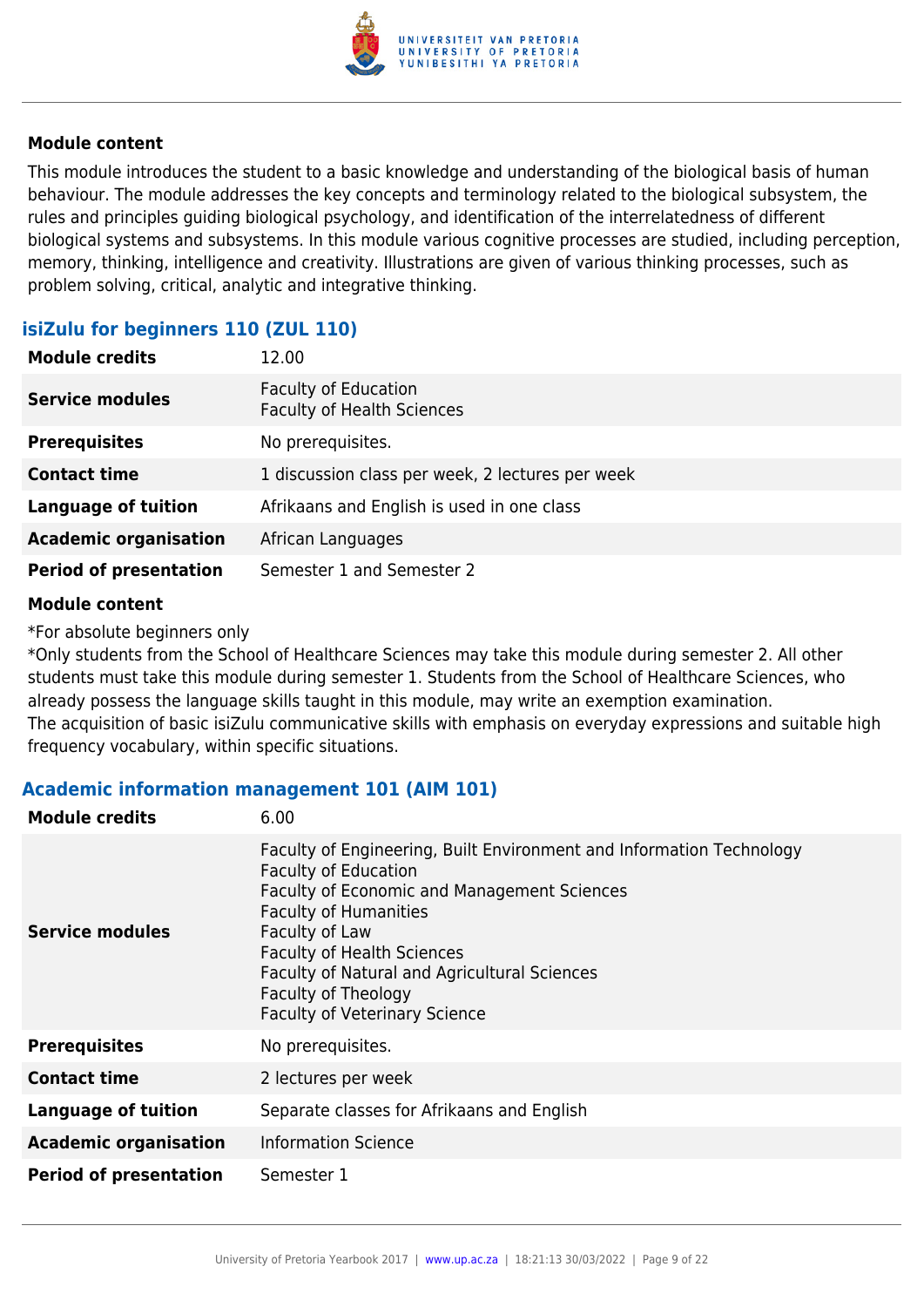

Find, evaluate, process, manage and present information resources for academic purposes using appropriate technology. Apply effective search strategies in different technological environments. Demonstrate the ethical and fair use of information resources. Integrate 21st-century communications into the management of academic information.

## **Academic information management 111 (AIM 111)**

| <b>Module credits</b>         | 4.00                                                                                                                                                                                                                                                                                                                    |
|-------------------------------|-------------------------------------------------------------------------------------------------------------------------------------------------------------------------------------------------------------------------------------------------------------------------------------------------------------------------|
| <b>Service modules</b>        | Faculty of Engineering, Built Environment and Information Technology<br><b>Faculty of Education</b><br><b>Faculty of Economic and Management Sciences</b><br><b>Faculty of Humanities</b><br>Faculty of Law<br><b>Faculty of Health Sciences</b><br>Faculty of Natural and Agricultural Sciences<br>Faculty of Theology |
| <b>Prerequisites</b>          | No prerequisites.                                                                                                                                                                                                                                                                                                       |
| <b>Contact time</b>           | MAMELODI, 2 lectures per week                                                                                                                                                                                                                                                                                           |
| <b>Language of tuition</b>    | Separate classes for Afrikaans and English                                                                                                                                                                                                                                                                              |
| <b>Academic organisation</b>  | <b>Information Science</b>                                                                                                                                                                                                                                                                                              |
| <b>Period of presentation</b> | Semester 1                                                                                                                                                                                                                                                                                                              |

#### **Module content**

Find, evaluate, process, manage and present information resources for academic purposes using appropriate technology.

## **Academic information management 121 (AIM 121)**

| <b>Module credits</b>         | 4.00                                                                                                                                                                                                                                                                                                                                                     |
|-------------------------------|----------------------------------------------------------------------------------------------------------------------------------------------------------------------------------------------------------------------------------------------------------------------------------------------------------------------------------------------------------|
| <b>Service modules</b>        | Faculty of Engineering, Built Environment and Information Technology<br><b>Faculty of Education</b><br>Faculty of Economic and Management Sciences<br><b>Faculty of Humanities</b><br>Faculty of Law<br><b>Faculty of Health Sciences</b><br>Faculty of Natural and Agricultural Sciences<br>Faculty of Theology<br><b>Faculty of Veterinary Science</b> |
| <b>Prerequisites</b>          | No prerequisites.                                                                                                                                                                                                                                                                                                                                        |
| <b>Contact time</b>           | 2 lectures per week, MAMELODI                                                                                                                                                                                                                                                                                                                            |
| <b>Language of tuition</b>    | Separate classes for Afrikaans and English                                                                                                                                                                                                                                                                                                               |
| <b>Academic organisation</b>  | <b>Informatics</b>                                                                                                                                                                                                                                                                                                                                       |
| <b>Period of presentation</b> | Semester 2                                                                                                                                                                                                                                                                                                                                               |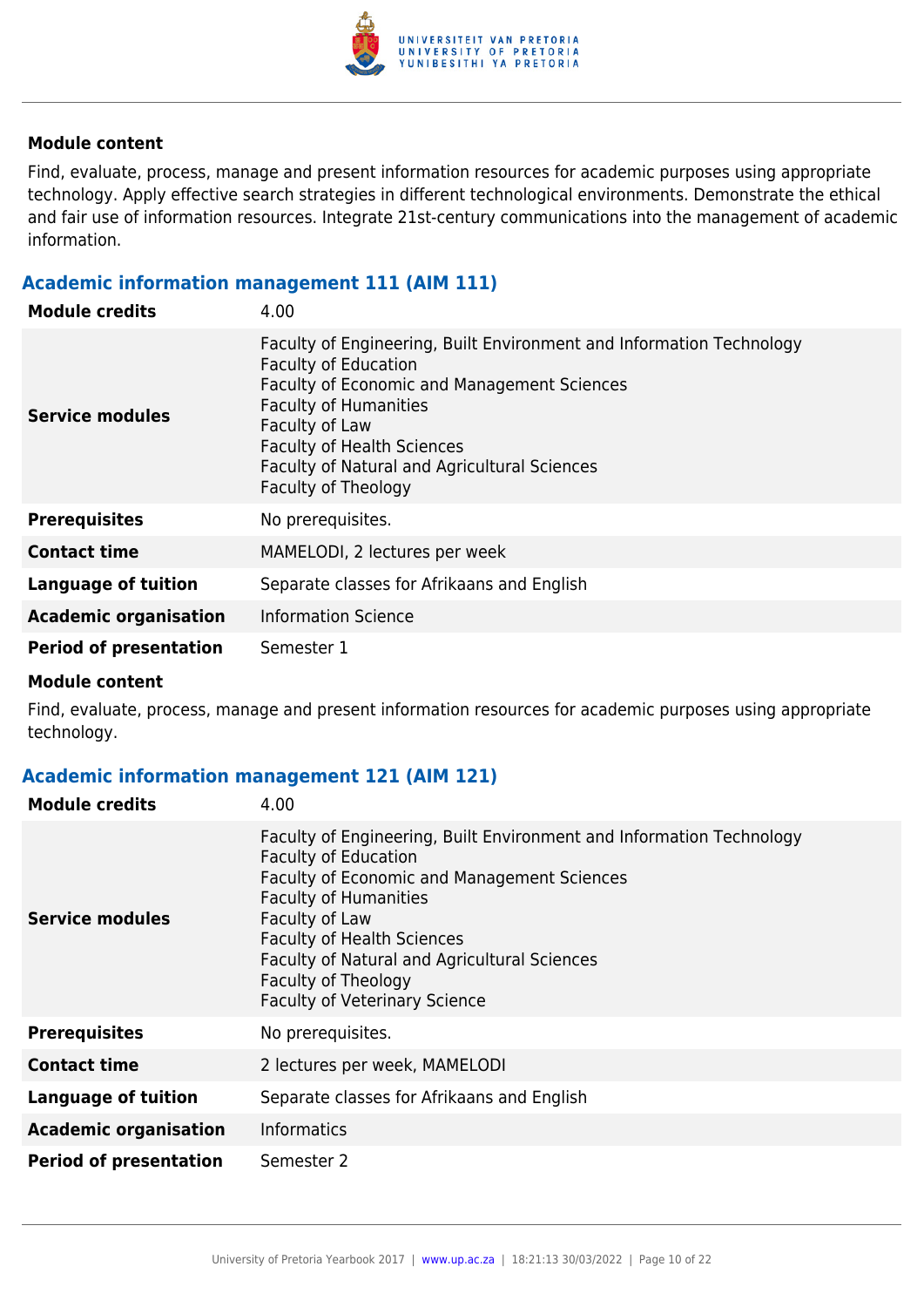

Apply effective search strategies in different technological environments. Demonstrate the ethical and fair use of information resources. Integrate 21st-century communications into the management of academic information.

## **Academic English for Health Sciences (BCur, BDietetics, BOH, BOccTher, BRad and BPhysT) 121 (ELH 121)**

| <b>Module credits</b>         | 6.00                                             |
|-------------------------------|--------------------------------------------------|
| <b>Service modules</b>        | <b>Faculty of Health Sciences</b>                |
| <b>Prerequisites</b>          | No prerequisites.                                |
| <b>Contact time</b>           | 1 discussion class per week, 2 lectures per week |
| <b>Language of tuition</b>    | Module is presented in English                   |
| <b>Academic organisation</b>  | Unit for Academic Literacy                       |
| <b>Period of presentation</b> | Semester 1                                       |

#### **Module content**

Academic reading as well as academic writing and presentation skills, based on the approach followed in the healthcare sciences. \*Presented to students in Health Sciences only.

## **Academic English for Health Sciences122 (ELH 122)**

| <b>Module credits</b>         | 6.00                                             |
|-------------------------------|--------------------------------------------------|
| <b>Service modules</b>        | <b>Faculty of Health Sciences</b>                |
| <b>Prerequisites</b>          | No prerequisites.                                |
| <b>Contact time</b>           | 2 lectures per week, 1 discussion class per week |
| <b>Language of tuition</b>    | Module is presented in English                   |
| <b>Academic organisation</b>  | Unit for Academic Literacy                       |
| <b>Period of presentation</b> | Semester 2                                       |

#### **Module content**

Study of specific language skills required in the Health Care Sciences, including interviewing and report-writing skills. \*Presented to students in Health Sciences only. (BCur, BDietetics, BOH, BOT, Brad, BPhysT)\*

## **Academic orientation 110 (UPO 110)**

| <b>Module credits</b>         | $0.00 \,$                                  |
|-------------------------------|--------------------------------------------|
| Language of tuition           | Afrikaans and English is used in one class |
| <b>Academic organisation</b>  | Health Sciences Dean's Office              |
| <b>Period of presentation</b> | Year                                       |

## **Core modules**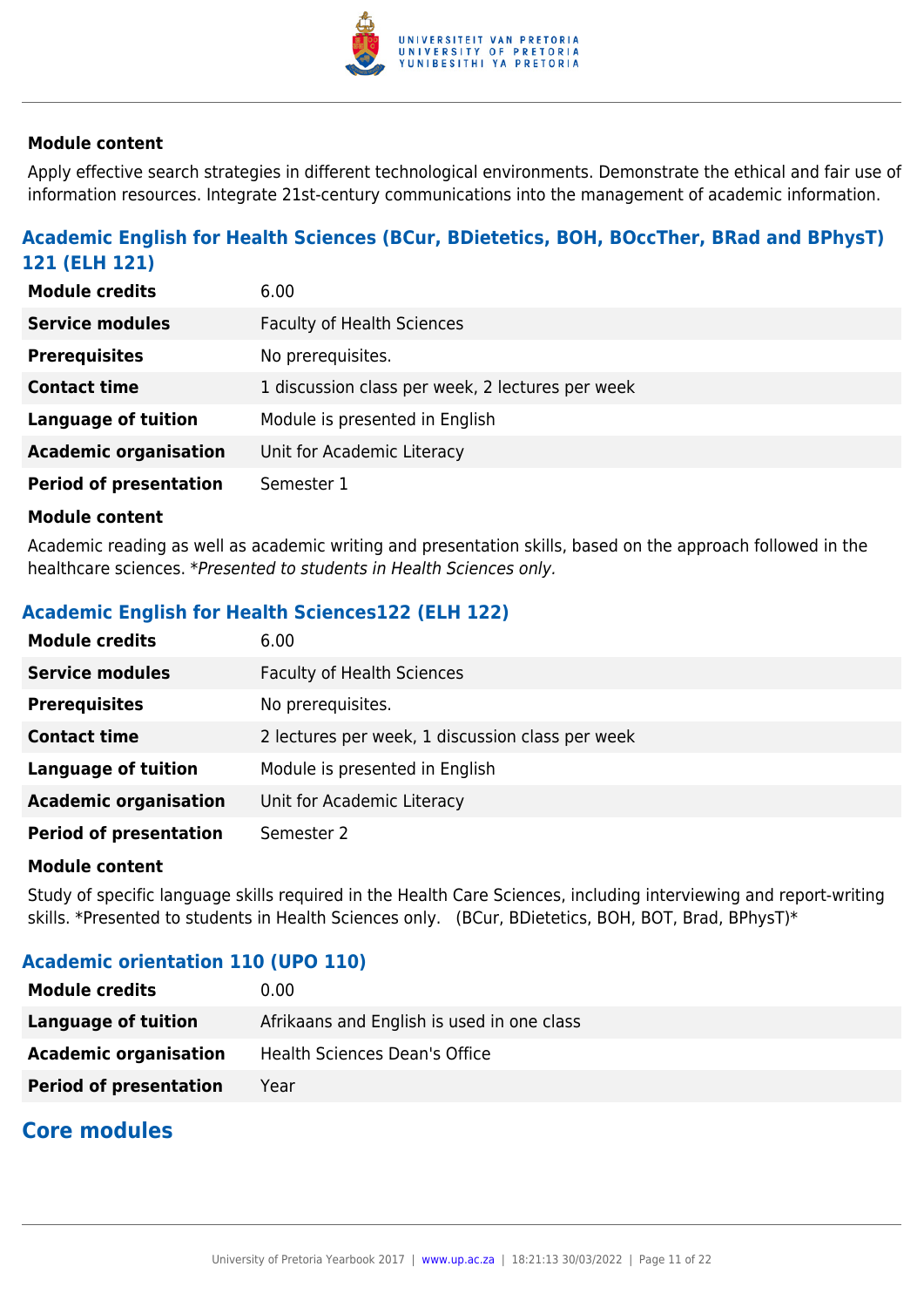

## **Integrated healthcare leadership 120 (IHL 120)**

| <b>Module credits</b>         | 8.00                           |
|-------------------------------|--------------------------------|
| <b>Contact time</b>           | 2 lectures per week            |
| Language of tuition           | Module is presented in English |
| <b>Academic organisation</b>  | <b>Nursing Science</b>         |
| <b>Period of presentation</b> | Semester 2                     |

#### **Module content**

Multidisciplinary team work. Healthcare systems and legislation. Determinants of health. Introduction to healthcare models (e.g. community-based care, family-centred care, etc.). Professionalism, Ethical principles. Management of diversity. NB: Only for School of Healthcare Sciences students.

## **Occupational science 100 (OCX 100)**

| <b>Module credits</b>         | 14.00                                      |
|-------------------------------|--------------------------------------------|
| <b>Contact time</b>           | 2 lectures per week, 8 practicals per week |
| <b>Language of tuition</b>    | Afrikaans and English is used in one class |
| <b>Academic organisation</b>  | Occupational Therapy                       |
| <b>Period of presentation</b> | Year                                       |

### **Module content**

Theory of occupational science. Application of creative ability principles during activity participation. Application of a variety of elective activities which promotes the engagement of clients in meaningful occupation.

## **Occupational therapy 100 (OTX 100)**

| <b>Module credits</b>         | 10.00                                                                                   |
|-------------------------------|-----------------------------------------------------------------------------------------|
| <b>Contact time</b>           | 2 lectures per week, 2 discussion classes per week, 1 other contact session per<br>week |
| Language of tuition           | Afrikaans and English is used in one class                                              |
| <b>Academic organisation</b>  | Occupational Therapy                                                                    |
| <b>Period of presentation</b> | Year                                                                                    |

#### **Module content**

The study of occupational therapy roles, scope, domain, core knowledge and professional ethics. Includes the application of the process of occupational therapy intervention, tools of practice and theoretical frameworks.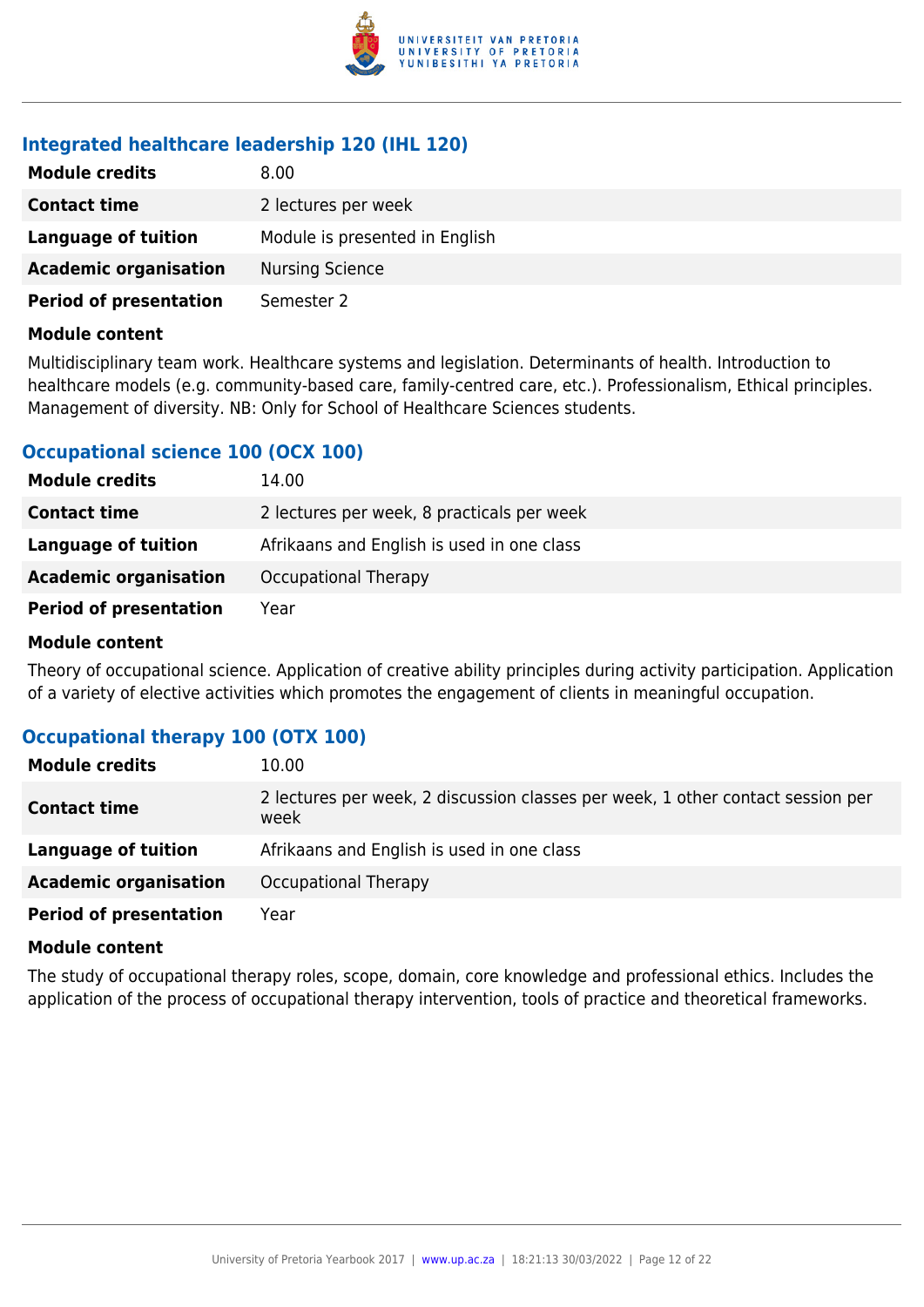

## Curriculum: Year 2

**Minimum credits: 120**

## **Fundamental modules**

## **Physiology 251 (FSG 251)**

| 6.00                                                          |
|---------------------------------------------------------------|
| RAN 100, RFI 110, FSG 161, FSG 162, MTL 180, RAW 180, RAW 182 |
| 4 lectures per week, 1 practical per week                     |
| Afrikaans and English is used in one class                    |
| Physiology                                                    |
| Quarter 1                                                     |
|                                                               |

### **Module content**

Structure, gas exchange and secretory functions of the lungs; build, excretory and non-urinary functions of the kidneys, acid-base balance, as well as the skin and body temperature control. Practical work: lung functions/spirometry, kidney function tests – side-room urine examinations. Digestion. Metabolism. Pathophysiology.

## **Physiology 252 (FSG 252)**

| <b>Module credits</b>         | 6.00                                                           |
|-------------------------------|----------------------------------------------------------------|
| <b>Prerequisites</b>          | RAN 100, RFI 110, FSG 161, FSG 162, RAW 180, RAW 182, MTL 180, |
| <b>Contact time</b>           | 4 lectures per week, 1 practical per week                      |
| <b>Language of tuition</b>    | Afrikaans and English is used in one class                     |
| <b>Academic organisation</b>  | Physiology                                                     |
| <b>Period of presentation</b> | Quarter 2                                                      |
|                               |                                                                |

#### **Module content**

Nutrition, digestion and metabolism, hormonal control of body functions and the reproductive systems. Practical work: endocrine system, reproductive system, pregnancy test.

## **Physiology 261 (FSG 261)**

| <b>Module credits</b>         | 6.00                                                                               |
|-------------------------------|------------------------------------------------------------------------------------|
| <b>Prerequisites</b>          | PHY 131, CMY 151, ANA 151, ANA 152, ANA 161, ANA 162, FSG 161, FSG 162, FTP<br>100 |
| <b>Contact time</b>           | 2 lectures per week                                                                |
| <b>Language of tuition</b>    | Afrikaans and English is used in one class                                         |
| <b>Academic organisation</b>  | Physiology                                                                         |
| <b>Period of presentation</b> | Quarter 3                                                                          |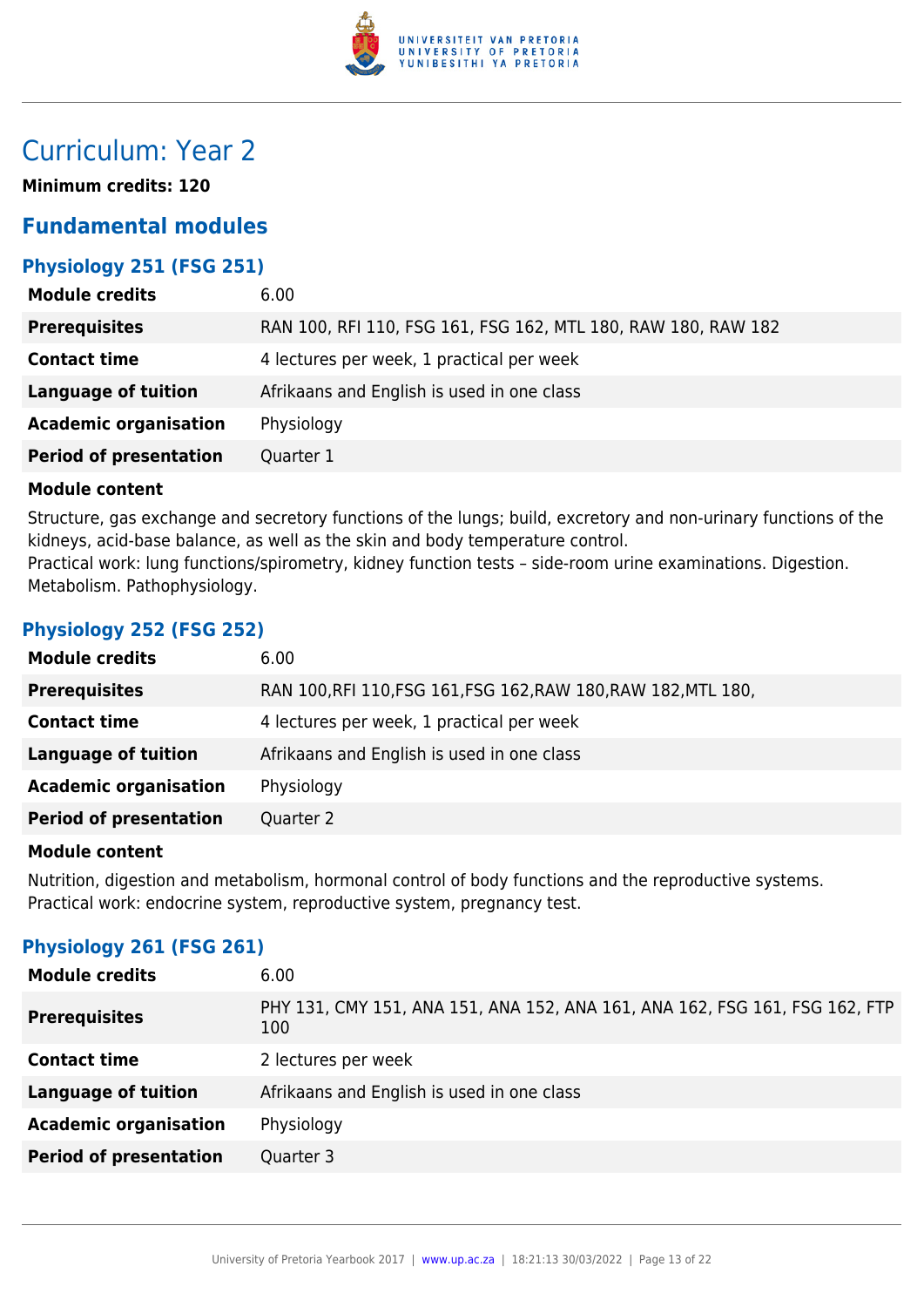

Special neuro and muscle physiology.

## **Physiology 262 (FSG 262)**

| <b>Module credits</b>         | 6.00                                                          |
|-------------------------------|---------------------------------------------------------------|
| <b>Prerequisites</b>          | RAN 100, RFI 110, FSG 161, FSG 162, RAW 180, RAW 182, MTL 180 |
| <b>Contact time</b>           | 3 lectures per week                                           |
| <b>Language of tuition</b>    | Afrikaans and English is used in one class                    |
| <b>Academic organisation</b>  | Physiology                                                    |
| <b>Period of presentation</b> | Quarter 4                                                     |
| <b>Module content</b>         |                                                               |
| Applied pathophysiology.      |                                                               |

## **Psychology 210 (SLK 210)**

| <b>Module credits</b>         | 20.00                                                                                                                                                     |
|-------------------------------|-----------------------------------------------------------------------------------------------------------------------------------------------------------|
| <b>Service modules</b>        | Faculty of Engineering, Built Environment and Information Technology<br><b>Faculty of Health Sciences</b><br>Faculty of Natural and Agricultural Sciences |
| <b>Prerequisites</b>          | SLK 110, SLK 120(GS)                                                                                                                                      |
| <b>Contact time</b>           | 2 discussion classes per week, 2 lectures per week                                                                                                        |
| Language of tuition           | Separate classes for Afrikaans and English                                                                                                                |
| <b>Academic organisation</b>  | Psychology                                                                                                                                                |
| <b>Period of presentation</b> | Semester 1                                                                                                                                                |

## **Module content**

In this module human development from conception through adolescence to adulthood is discussed with reference to various psychological theories. Incorporated are the developmental changes related to cognitive, physical, emotional and social functioning of the individual and the context of work in adulthood. Traditional and contemporary theories of human development explaining and describing these stages are studied in order to address the key issues related to both childhood and adulthood.

## **Core modules**

## **Integrated healthcare leadership 210 (IHL 210)**

| <b>Module credits</b>        | 8.00                           |
|------------------------------|--------------------------------|
| <b>Prerequisites</b>         | IHL 112/2/3/4, IHL 120         |
| <b>Contact time</b>          | 2 lectures per week            |
| <b>Language of tuition</b>   | Module is presented in English |
| <b>Academic organisation</b> | <b>Nursing Science</b>         |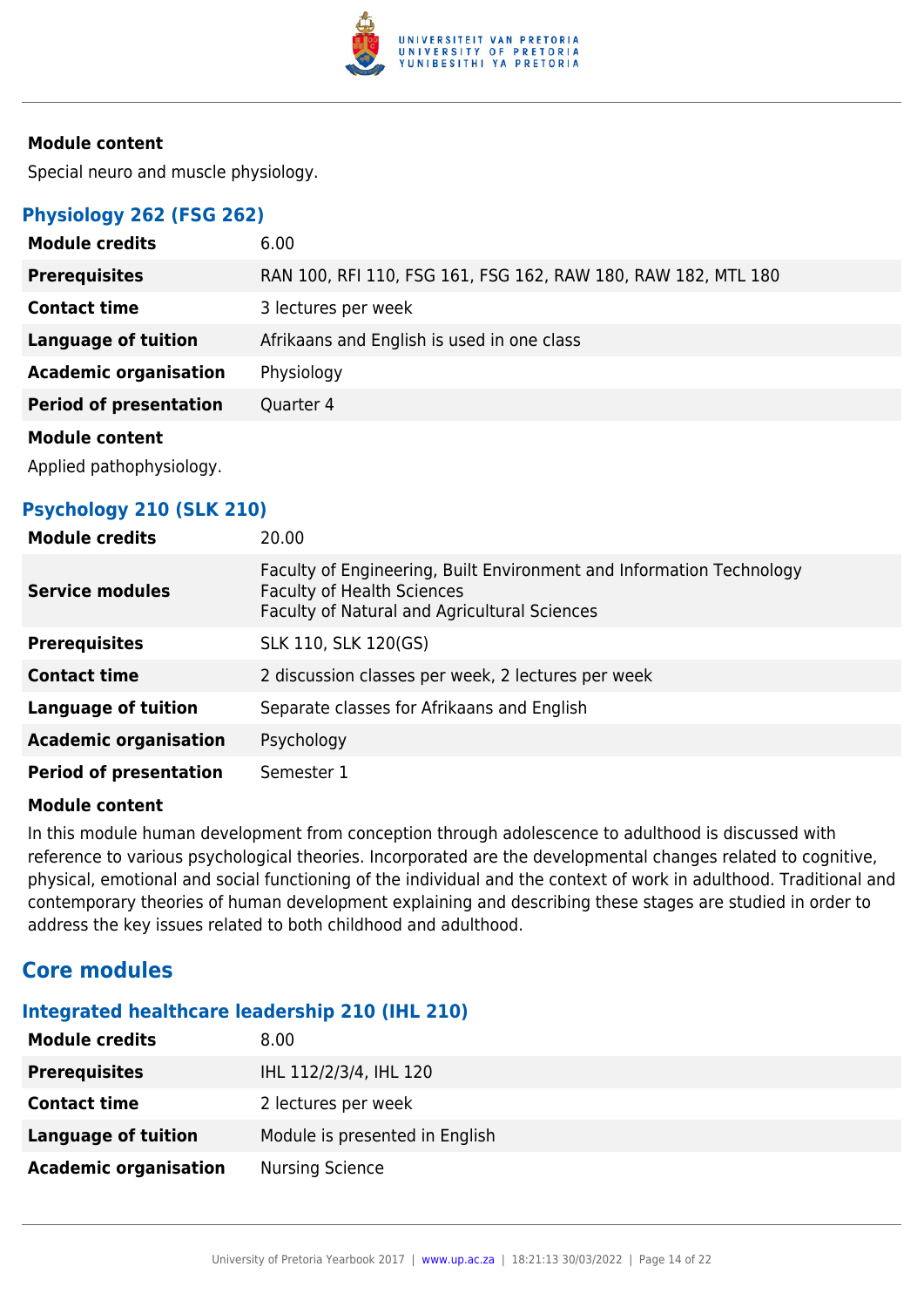

**Period of presentation** Semester 1

#### **Module content**

Principles of project management. Communication principles. Health promotion and education, advocacy and literacy. Counselling for health behaviour change. NB: Only for School of Healthcare Sciences students.

## **Occupational science 200 (OCX 200)**

| <b>Module credits</b>         | 18.00                                                                                                                                               |
|-------------------------------|-----------------------------------------------------------------------------------------------------------------------------------------------------|
| <b>Prerequisites</b>          | ANA 151, ANA 152, ANA 161, ANA 162, FSG 161, FSG 162, OCX 100, OTX 100,<br>MTL 180, GNK 286, CIL 121 or AIM 101 or AIM 111 and 121, ELH 121 and 122 |
| <b>Contact time</b>           | 4 practicals per week, 1 lecture per week                                                                                                           |
| <b>Language of tuition</b>    | Afrikaans and English is used in one class                                                                                                          |
| <b>Academic organisation</b>  | <b>Occupational Therapy</b>                                                                                                                         |
| <b>Period of presentation</b> | Year                                                                                                                                                |

#### **Module content**

The theory on the science of occupation. Application of activities in the areas of ADL (Activities of Daily Living) and leisure, as well as elective activities that promote the engagement of clients in meaningful occupation.

## **Occupational therapy 221 (OTX 221)**

| <b>Module credits</b>         | 12.00                                                                                                                                           |
|-------------------------------|-------------------------------------------------------------------------------------------------------------------------------------------------|
| <b>Prerequisites</b>          | ANA 151, ANA 152, ANA 161, ANA 162, FSG 161, FSG 162, OCX 100, OTX 100,<br>MTL 180, GNK 286, 121 or AIM 101 or AIM 111 and 121, ELH 121 and 122 |
| <b>Contact time</b>           | 2 practicals per week, 2 other contact sessions per week, 4 discussion classes per<br>week                                                      |
| <b>Language of tuition</b>    | Afrikaans and English is used in one class                                                                                                      |
| <b>Academic organisation</b>  | Occupational Therapy                                                                                                                            |
| <b>Period of presentation</b> | Quarter 4                                                                                                                                       |

#### **Module content**

Neurology: The study of occupational therapy evaluation and intervention of neurological conditions in all age groups. Includes the pathology, causes, clinical picture and prognosis of selected conditions.

| <b>Module credits</b>        | 16.00                                                                                                                                               |
|------------------------------|-----------------------------------------------------------------------------------------------------------------------------------------------------|
| <b>Prerequisites</b>         | ANA 151, ANA 152, ANA 161, ANA 162, FSG 161, FSG 162, OCX 100, OTX 100,<br>MTL 180, GNK 286, CIL 121 or AIM 101 of AIM 111 and 121, ELH 121 and 122 |
| <b>Contact time</b>          | 4 discussion classes per week, 2 practicals per week, 2 other contact sessions per<br>week                                                          |
| <b>Language of tuition</b>   | Afrikaans and English is used in one class                                                                                                          |
| <b>Academic organisation</b> | Occupational Therapy                                                                                                                                |

## **Occupational therapy 212 (OTX 212)**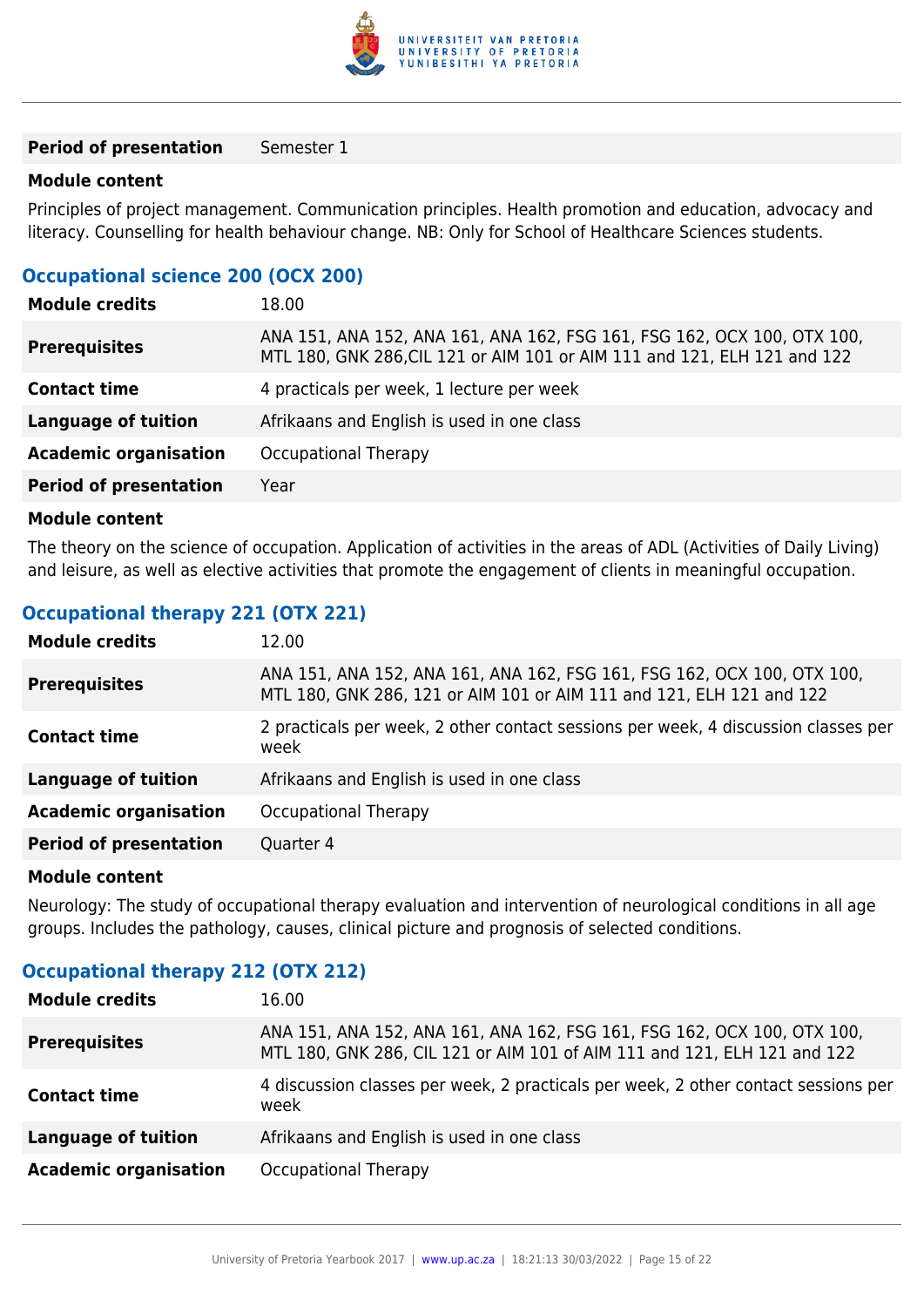

#### **Period of presentation** Quarter 3

#### **Module content**

Mental health and cognition: The study of occupational therapy evaluation and intervention of psycho-social and cognitive disorders in all age groups. Includes the pathology, causes, clinical picture and prognosis of selected disorders.

## **Occupational therapy 211 (OTX 211)**

| <b>Module credits</b>         | 10.00                                                                                                                                               |
|-------------------------------|-----------------------------------------------------------------------------------------------------------------------------------------------------|
| <b>Prerequisites</b>          | ANA 151, ANA 152, ANA 161, ANA 162, FSG 161, FSG 163, OCX 100, OTX 100,<br>MTL 180, GNK 286, CIL 121 or AIM 101 or AIM 111 and 121, ELH 121 and 122 |
| <b>Contact time</b>           | 2 other contact sessions per week, 2 seminars per week, 2 practicals per week                                                                       |
| <b>Language of tuition</b>    | Afrikaans and English is used in one class                                                                                                          |
| <b>Academic organisation</b>  | Occupational Therapy                                                                                                                                |
| <b>Period of presentation</b> | Quarter 2                                                                                                                                           |
|                               |                                                                                                                                                     |

#### **Module content**

Sensory-motor disorders: The study of occupational therapy evaluation and intervention of sensory-motor disorders in all age groups. Includes the pathology, causes, clinical picture and prognosis of selected disorders.

## **Occupational therapy 222 (OTX 222)**

| <b>Module credits</b>         | 12.00                                                                                                                                               |
|-------------------------------|-----------------------------------------------------------------------------------------------------------------------------------------------------|
| <b>Prerequisites</b>          | ANA 151, ANA 152, ANA 161, ANA 162, FSG 161, FSG 162, OCX 100, OTX 100,<br>MTL 180, GNK 286, CIL 121 or AIM 101 or AIM 111 and 121, ELH 121 and 122 |
| <b>Contact time</b>           | 4 discussion classes per week, 2 practicals per week, 2 seminars per week                                                                           |
| <b>Language of tuition</b>    | Afrikaans and English is used in one class                                                                                                          |
| <b>Academic organisation</b>  | Occupational Therapy                                                                                                                                |
| <b>Period of presentation</b> | Quarter 1                                                                                                                                           |

#### **Module content**

Biomechanics: The study of occupational therapy evaluation and intervention of the conditions of the musculoskeletal system in all age groups. Includes the pathology, causes, clinical picture and prognosis of selected conditions.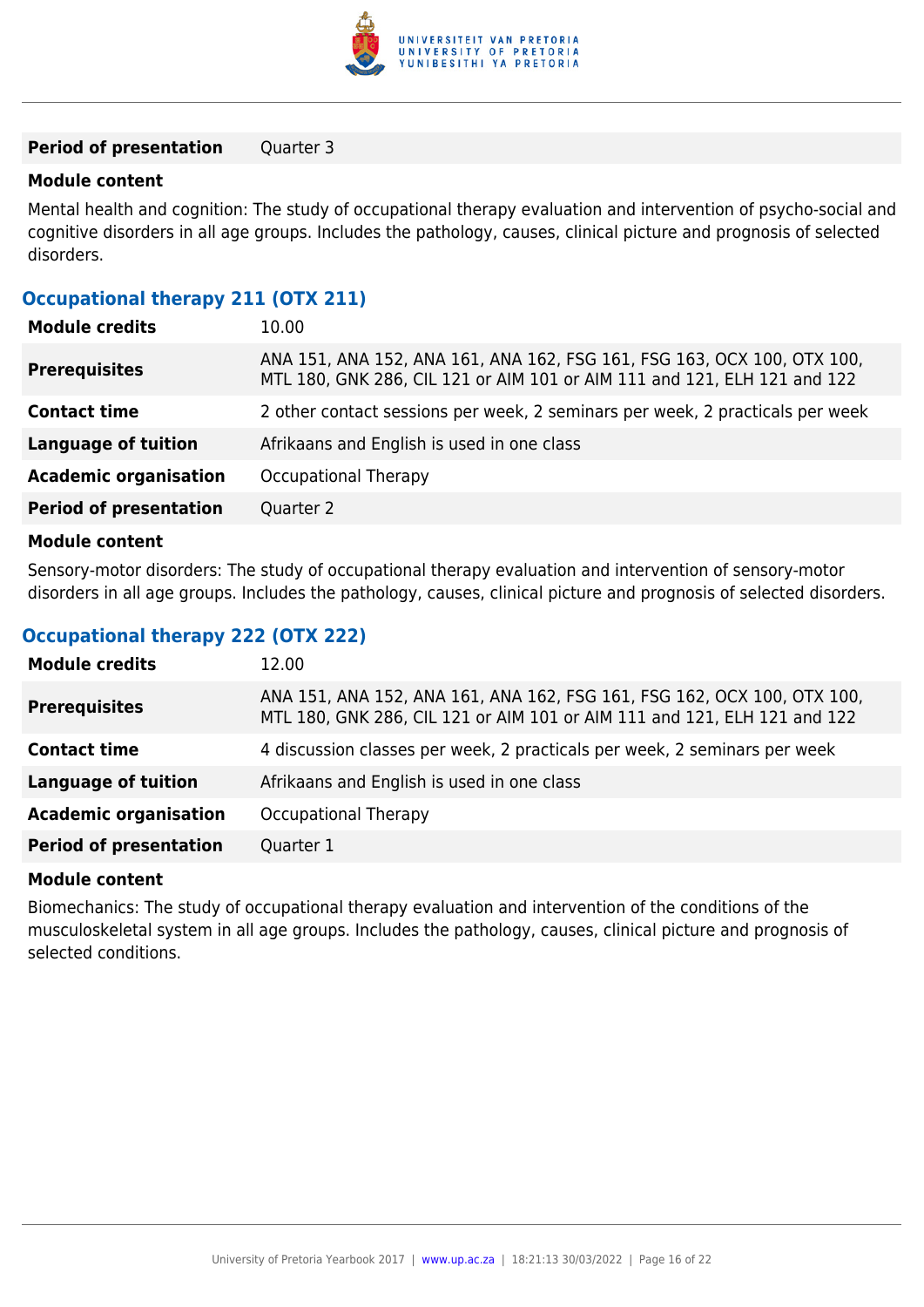

## Curriculum: Year 3

**Minimum credits: 129**

## **Fundamental modules**

## **Anatomical pathology 210 (ANP 210)**

| <b>Module credits</b>         | 10.00                                                                                                                                                                                                       |
|-------------------------------|-------------------------------------------------------------------------------------------------------------------------------------------------------------------------------------------------------------|
| <b>Prerequisites</b>          | [PHY 131, CMY 151, FSG 161, FSG 162, FTP 100, ANA 152, ANA 162] or [FSG<br>251, FSG 252, FSG 261, FSG 262, AKU 200, ART 282, ART 284, RPD 200, ART 281,<br>ART 283] or [RAN 280, RAW 281, RAW 282, RAW 283] |
| <b>Contact time</b>           | 1 seminar per week, 2 lectures per week                                                                                                                                                                     |
| <b>Language of tuition</b>    | Separate classes for Afrikaans and English                                                                                                                                                                  |
| <b>Academic organisation</b>  | Anatomical Pathology                                                                                                                                                                                        |
| <b>Period of presentation</b> | Semester 1                                                                                                                                                                                                  |

### **Module content**

General principles of pathology, including necroses, reversible cell damage, reparation and abnormalities of growth, circulation disturbances, acute and chronic infections, classification of the spreading of tumours and carcinogenesis. Directed course in systematic pathology, with specific reference to cardiovascular system, respiratory system, locomotor system and neurophathology.

## **Research methodology for healthcare sciences 300 (RHC 300)**

| <b>Module credits</b>         | 30.00                                                     |
|-------------------------------|-----------------------------------------------------------|
| <b>Prerequisites</b>          | IHL 110, IHL 121/2/3/4; (ELH 121 and 122); AIM 111 or 101 |
| <b>Contact time</b>           | 2 practicals per week, 2 lectures per week                |
| Language of tuition           | Separate classes for Afrikaans and English                |
| <b>Academic organisation</b>  | <b>Nursing Science</b>                                    |
| <b>Period of presentation</b> | Year                                                      |

#### **Module content**

Concepts of research; research process; research studies appraisal; planning and developing literature review; developing research idea and research question; research principles in designing research proposal; research proposal writing

## **Core modules**

## **Integrated healthcare leadership 310 (IHL 310)**

| <b>Module credits</b> | 8.00 <sub>1</sub>                              |
|-----------------------|------------------------------------------------|
| <b>Prerequisites</b>  | IHL 111/2/3/4, IHL 120, IHL 210, IHL 221/2/3/4 |
| <b>Contact time</b>   | 2 lectures per week                            |
| Language of tuition   | Module is presented in English                 |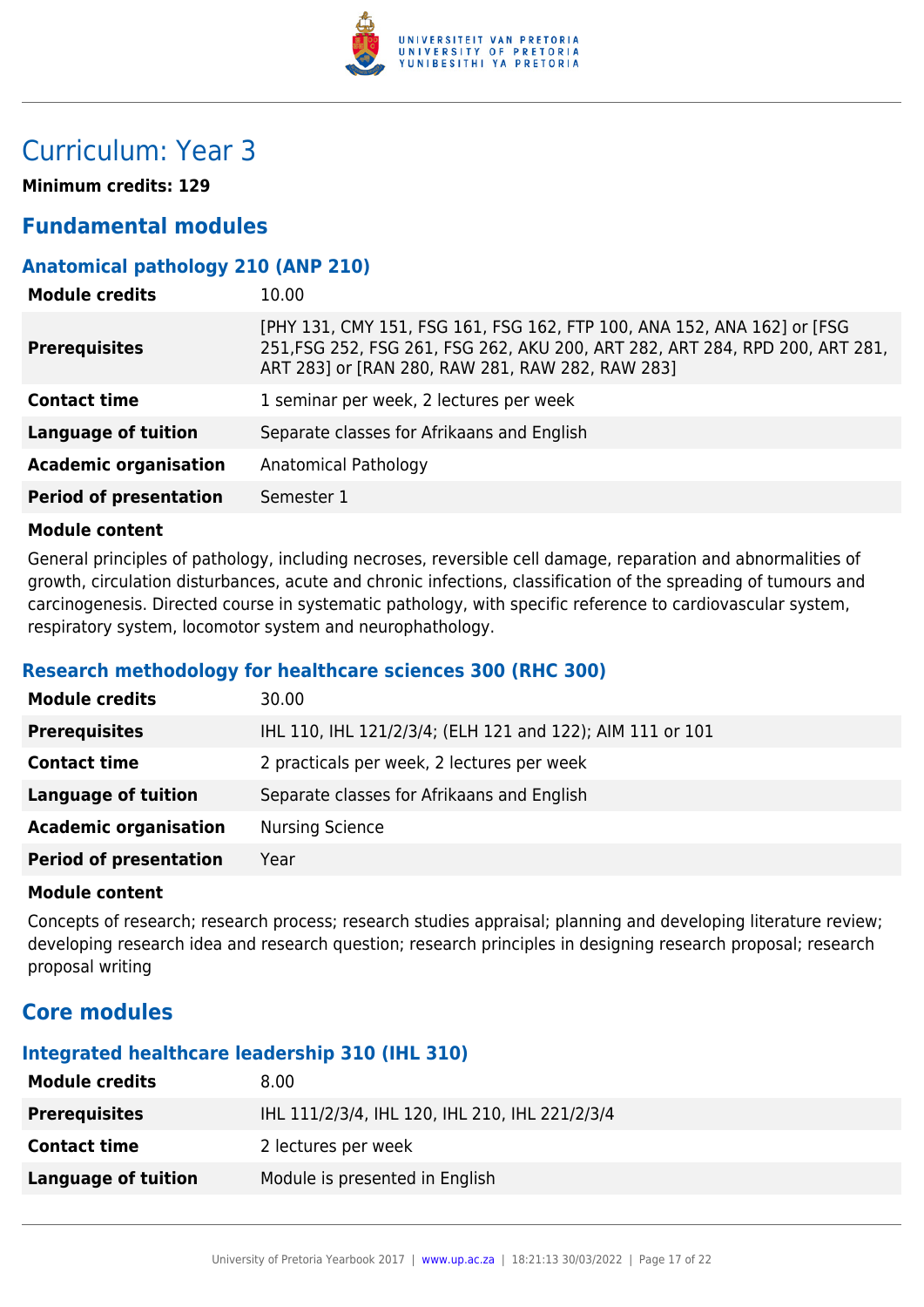

| <b>Academic organisation</b>  | <b>Nursing Science</b> |
|-------------------------------|------------------------|
| <b>Period of presentation</b> | Semester 1             |

Community needs assessment. Community development. Planning and implementation of collaborative community-based interventions. Application of principles of monitoring and evaluation. NB: Only for School of Healthcare Sciences students.

## **Occupational science 303 (OCX 303)**

| <b>Module credits</b>         | 19.00                                                                                                      |
|-------------------------------|------------------------------------------------------------------------------------------------------------|
| <b>Prerequisites</b>          | FSG 251, FSG 252, FSG 261, FSG 262, OCX 200, OTX 212, OTX 211, RPD 200, OTX<br>221, OTX 222                |
| <b>Contact time</b>           | 1 lecture per week, 1 practical per week, 1 discussion class per week, 1 other<br>contact session per week |
| <b>Language of tuition</b>    | Separate classes for Afrikaans and English                                                                 |
| <b>Academic organisation</b>  | Occupational Therapy                                                                                       |
| <b>Period of presentation</b> | Year                                                                                                       |
|                               |                                                                                                            |

#### **Module content**

The study of normal development and the effect on ill health and disability in the areas of play and school. The science and application of occupational therapy principles to promote engagement in meaningful occupation taking into consideration personal and environmental context. Includes pathology, causes, clinical picture and prognosis of selected conditions.

## **Occupational science 311 (OCX 311)**

| <b>Module credits</b>         | 13.00                                                                                        |
|-------------------------------|----------------------------------------------------------------------------------------------|
| <b>Prerequisites</b>          | FSG 251, FSG 252, FSG 261, FSG 262, OCX 200, OTX 212,, OTX 211, RPD 200,<br>OTX 221, OTX 211 |
| <b>Contact time</b>           | 2 practicals per week, 5 discussion classes per week                                         |
| <b>Language of tuition</b>    | Afrikaans and English is used in one class                                                   |
| <b>Academic organisation</b>  | Occupational Therapy                                                                         |
| <b>Period of presentation</b> | Semester 1                                                                                   |

#### **Module content**

The study of the effect of ill health and disability in the area of Activities of Daily Living (ADL). The science and application of occupational therapy principles to promote engagement in meaningful occupation, taking into consideration personal and environmental contexts. Includes the pathology, causes, clinical picture and prognosis of selected conditions.

## **Occupational science 312 (OCX 312)**

**Module credits** 16.00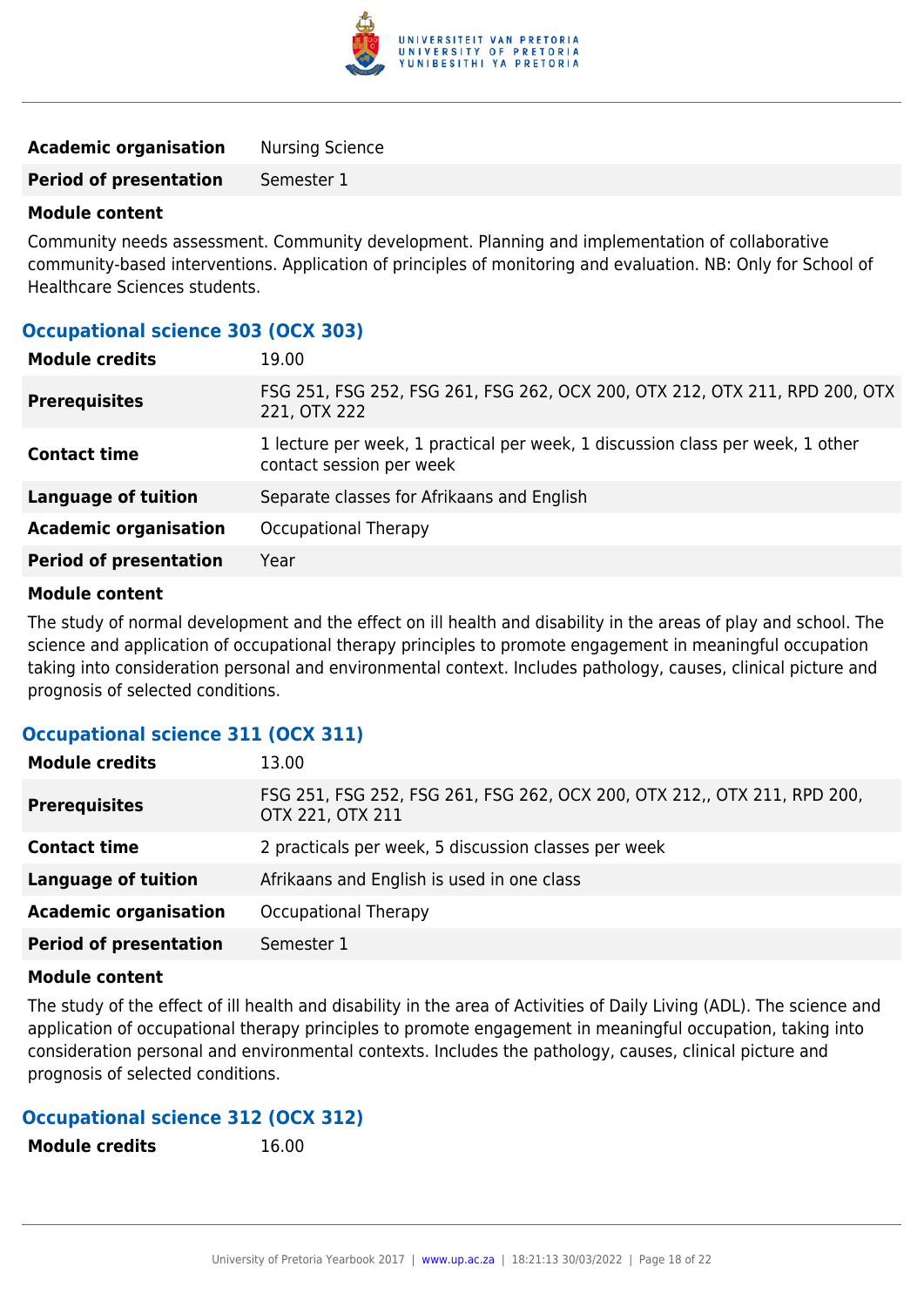

| <b>Prerequisites</b>          | FSG 251, FSG 252, FSG 261, FSG 262, OCX 200, OTX 212, OTX 211, RPD 200, OTX<br>221, OTX 222 |
|-------------------------------|---------------------------------------------------------------------------------------------|
| <b>Contact time</b>           | 2 practicals per week, 4 lectures per week                                                  |
| Language of tuition           | Afrikaans and English is used in one class                                                  |
| <b>Academic organisation</b>  | Occupational Therapy                                                                        |
| <b>Period of presentation</b> | Semester 2                                                                                  |

The study of the effect of ill health and disability in the area of work. The science and application of occupational therapy principles to promote engagement in meaningful occupation within the context of South African Disability Equity Legislation. Includes the pathology, causes, clinical picture and prognosis of selected conditions.

## **Occupational therapy 311 (OTX 311)**

| <b>Module credits</b>         | 18.00                                                                                       |
|-------------------------------|---------------------------------------------------------------------------------------------|
| <b>Prerequisites</b>          | FSG 251, FSG 252, FSG 261, FSG 262, OCX 200, OTX 212, OTX 211, RPD 200, OTX<br>221, OTX 222 |
| <b>Contact time</b>           | 2 practicals per week, 20 other contact sessions per week, 5 discussion classes<br>per week |
| <b>Language of tuition</b>    | Afrikaans and English is used in one class                                                  |
| <b>Academic organisation</b>  | Occupational Therapy                                                                        |
| <b>Period of presentation</b> | Semester 1                                                                                  |

#### **Module content**

Continued study of occupational therapy for patients/clients with physical and neurological conditions. Facilitation of occupational performance through the application of assistive technologies and adaptations. Includes therapeutic apparatus, control interfaces, prosthesis and the selection, design and manufacture of splints.

## **Occupational therapy 322 (OTX 322)**

| <b>Module credits</b>         | 15.00                                                                                       |
|-------------------------------|---------------------------------------------------------------------------------------------|
| <b>Prerequisites</b>          | FSG 251, FSG 252, FSG 261, FSG 262, AKU 200, OTX 212, OTC 211, RPD 200, OTX<br>221, OTX 222 |
| <b>Contact time</b>           | 2 practicals per week, 5 discussion classes per week, 4 other contact sessions per<br>week  |
| <b>Language of tuition</b>    | Afrikaans and English is used in one class                                                  |
| <b>Academic organisation</b>  | Occupational Therapy                                                                        |
| <b>Period of presentation</b> | Semester 2                                                                                  |
|                               |                                                                                             |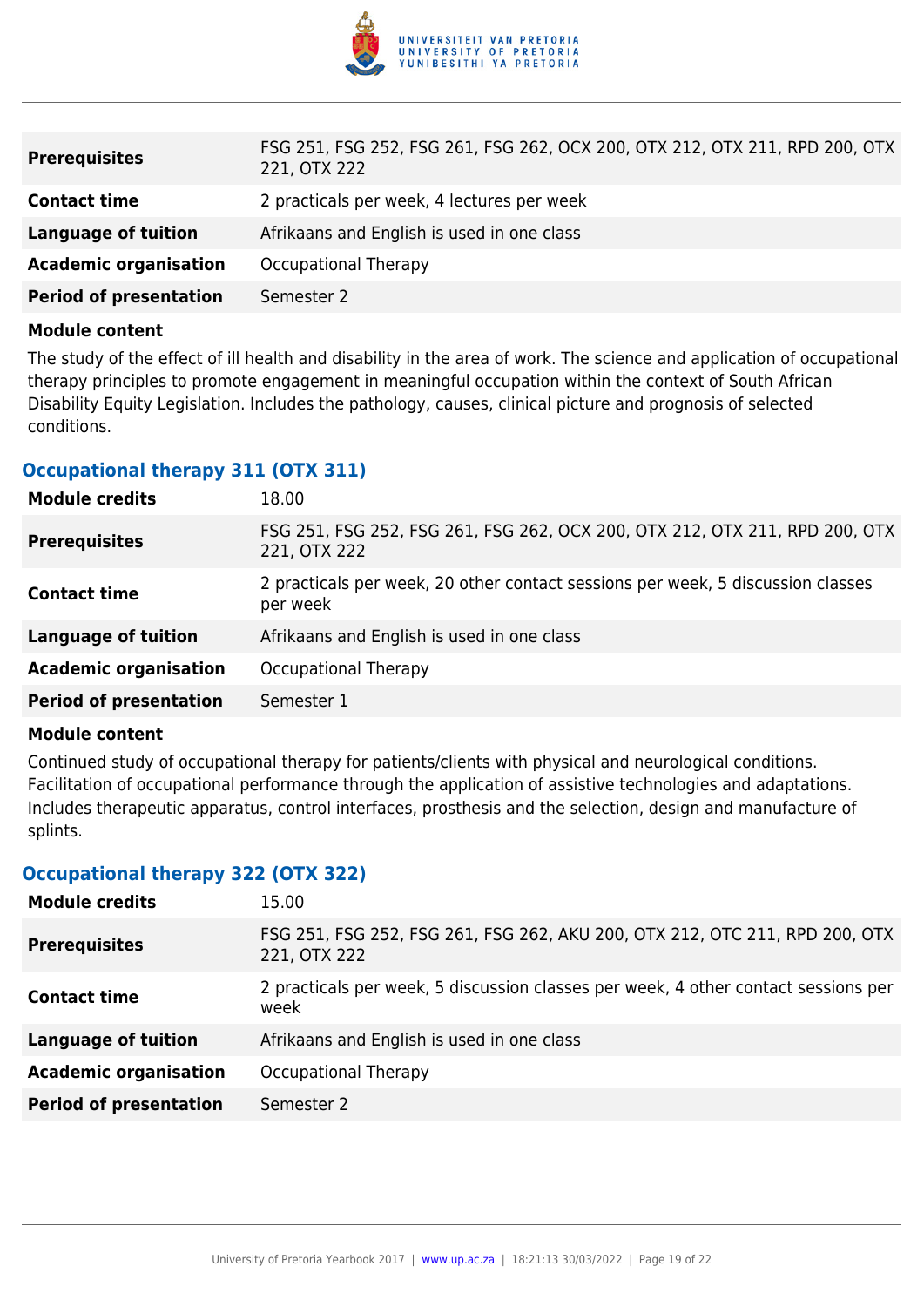

The application of therapeutic group techniques, stress management and interpersonal techniques in counselling. Includes the study of occupational therapy evaluation and intervention of psychiatric disorders in childhood.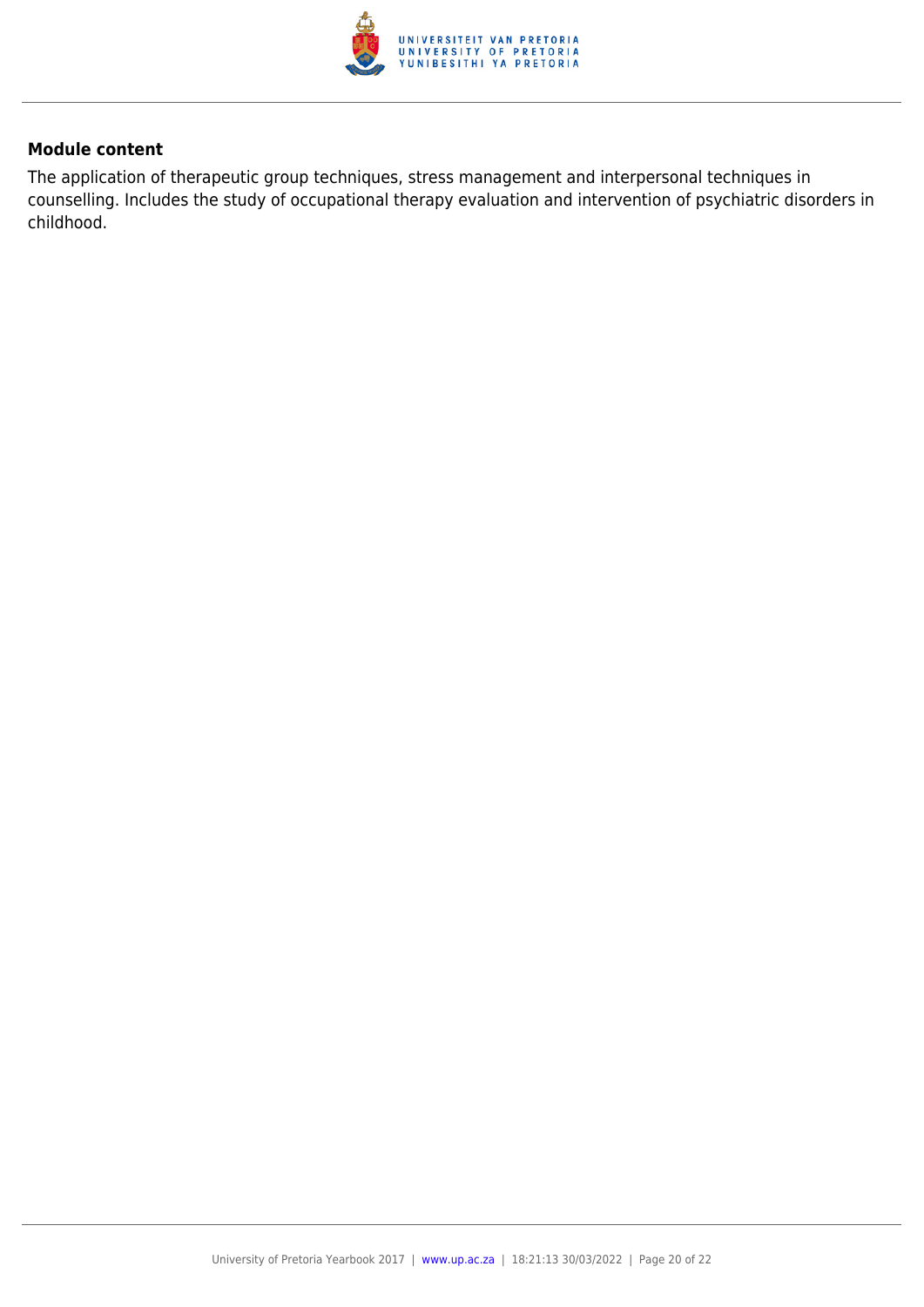

## Curriculum: Final year

**Minimum credits: 120**

## **Fundamental modules**

## **Research in healthcare sciences 400 (RHC 400)**

| <b>Module credits</b>         | 10.00                                    |
|-------------------------------|------------------------------------------|
| <b>Prerequisites</b>          | <b>RHC 300</b>                           |
| <b>Contact time</b>           | 1 practical per week, 1 lecture per week |
| <b>Language of tuition</b>    | Module is presented in English           |
| <b>Academic organisation</b>  | <b>Nursing Science</b>                   |
| <b>Period of presentation</b> | Year                                     |
| <b>Module content</b>         |                                          |

Conducting process of obtaining ethics clearance, data collection, data analysis, research report writing.

## **Core modules**

## **Interprofessional health management 413 (IHL 413)**

| <b>Module credits</b>         | 5.00                                                                                                       |
|-------------------------------|------------------------------------------------------------------------------------------------------------|
| <b>Prerequisites</b>          | ANP 210, RPD 380, SEP110/ZUL110, AKU 303, AKU 381, AKU 382, ART 381, ART<br>382, ELH 121, ELH 122, AIM 101 |
| <b>Contact time</b>           | 2 lectures per week                                                                                        |
| <b>Language of tuition</b>    | Module is presented in English                                                                             |
| <b>Academic organisation</b>  | <b>Nursing Science</b>                                                                                     |
| <b>Period of presentation</b> | Semester 1                                                                                                 |
|                               |                                                                                                            |

#### **Module content**

Principles for the management of an occupational therapy department in the public sector. Principles to set up and management of a private practice. Management of support staff in occupational therapy. Marketing strategies in occupational therapy. Professional ethics, values and accountability. Code of ethics for occupational therapists

## **Occupational science 400 (OCX 400)**

| <b>Module credits</b>         | 35.00                                                                                                       |
|-------------------------------|-------------------------------------------------------------------------------------------------------------|
| <b>Prerequisites</b>          | ANP 210, RPD 380, OCX 311, OCX 312, OTX 311, OTX 322, AIM 101, ELH 121, ELH<br>122 and [SEP 110 of ZUL 110] |
| Language of tuition           | Afrikaans and English is used in one class                                                                  |
| <b>Academic organisation</b>  | Occupational Therapy                                                                                        |
| <b>Period of presentation</b> | Year                                                                                                        |